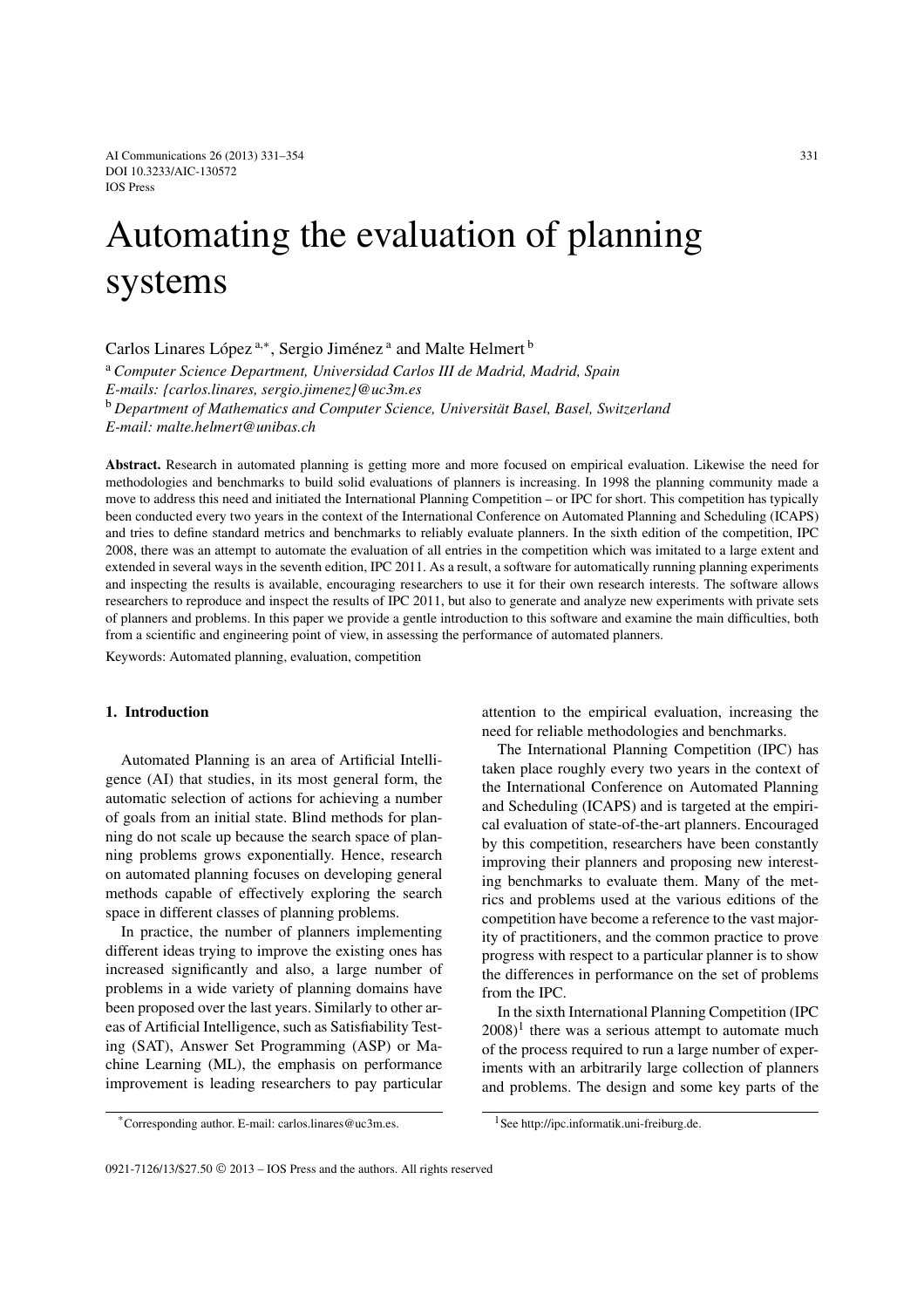code developed at that time were mimicked to a large extent, and extended in several ways, in the last International Planning Competition, IPC 2011.2 All the software developed during the IPC 2011 is now available<sup>3</sup> along with technical documentation<sup>4</sup> under the terms of the GNU General Public License version 3. To exemplify its usage, researchers can now: run tests on their own planners and make comparisons with the competitors of the last competition; store a private collection of benchmarking problems; inspect the results of the execution of any planner on any selected subset of problems; perform statistical tests on the data retrieved, etc. The results of all the experiments are permanently stored in a repository, and the results of the last competition are publicly available in the same form, thus improving the accessibility of the results and easing their inspection.

In this paper we present a gentle introduction to this software and examine the main difficulties, both from a scientific and engineering point of view, in assessing the performance of automated planners. The paper is structured as follows: Section 2 introduces basic concepts of Automated Planning and the International Planning Competition. Section 3 introduces the diverse evaluation schemas followed at the IPC series and explains the evaluation decisions that motivate the design of the software. Section 4 explains the structure of the software developed for running IPC 2011. Section 5 shows a few practical uses of this software. Finally Sections 6, 7 and 8 discuss, respectively, related work, future work and conclusions.

#### **2. Background**

This section first introduces the definition of *automated planning tasks*; then, it addresses important issues when evaluating planners, and finally, it presents the International Planning Competition, the main forum for planning evaluation.

# *2.1. Automated planning*

Automated Planning studies the selection of actions in a dynamic system to reach a state of the system that satisfies a number of goals. The input to the planning process is typically separated into two elements, the



Fig. 1. Overview of the planning process.

domain and the problem. The domain contains predicate and action schemas, while the problem contains the set of objects (which are then used to ground the schematic predicates/actions, and the initial state and goal). Figure 1 illustrates a typical Automated Planning process.

There are different approaches to Automated Planning that range from the decomposition of hierarchical tasks [27] to the use of timelines [26]. In this paper we focus on *classical planning*, the simplest and most common planning model addressed at the IPC.

Classical planning assumes that the dynamic system can be described by a *state transition* system defined by a tuple  $\sum = (S, A, C)$  where S is a finite set of states, A is a finite set of actions and  $C(s, a)$  is a function of the cost of applying action  $a \in A$  in state  $s \in S$ . Classical planning is essentially a graph search problem in a weighted and directed graph whose vertices are the states of the problem and whose arcs correspond to state transitions. The difficulty comes from the fact that the graphs are generally too large to be traversed exhaustively. In the formalism we describe here, the number of (grounded) state variables can grow exponentially in the number of objects, and the number of states is again exponential in the number of grounded state variables.

Figure 2 shows the action unstack $(X, Y)$  of the BLOCKSWORLD planning domain represented in PDDL, the representation language of the IPC. The BLOCKSWORLD is a classic domain in automated planning which consists of a set of blocks, a table and a gripper: blocks can be on top of other blocks or on the table, a block that has nothing on it is clear, and the gripper can hold one block or be empty. This representation specifies the *preconditions* of the action, facts required to be true for the application of the action; the *add effects*, facts made true by the application of the action; the *delete effects*, facts made false by the application of the action; and the cost associated with its execution. The description of the *add effects* differ from the description of the *del effects* in that the latter are preceded by not, as shown in Fig. 2.

Following the previous notation, a planning problem can be defined as a tuple  $P = (\sum, s_0, G)$  where  $s_0 \in S$ 

<sup>2</sup>See http://www.plg.inf.uc3m.es/ipc2011-deterministic.

<sup>3</sup>See http://www.plg.inf.uc3m.es/ipc2011-deterministic/Front Page/Software.

<sup>4</sup>See http://www.plg.inf.uc3m.es/sw-ipc2011/.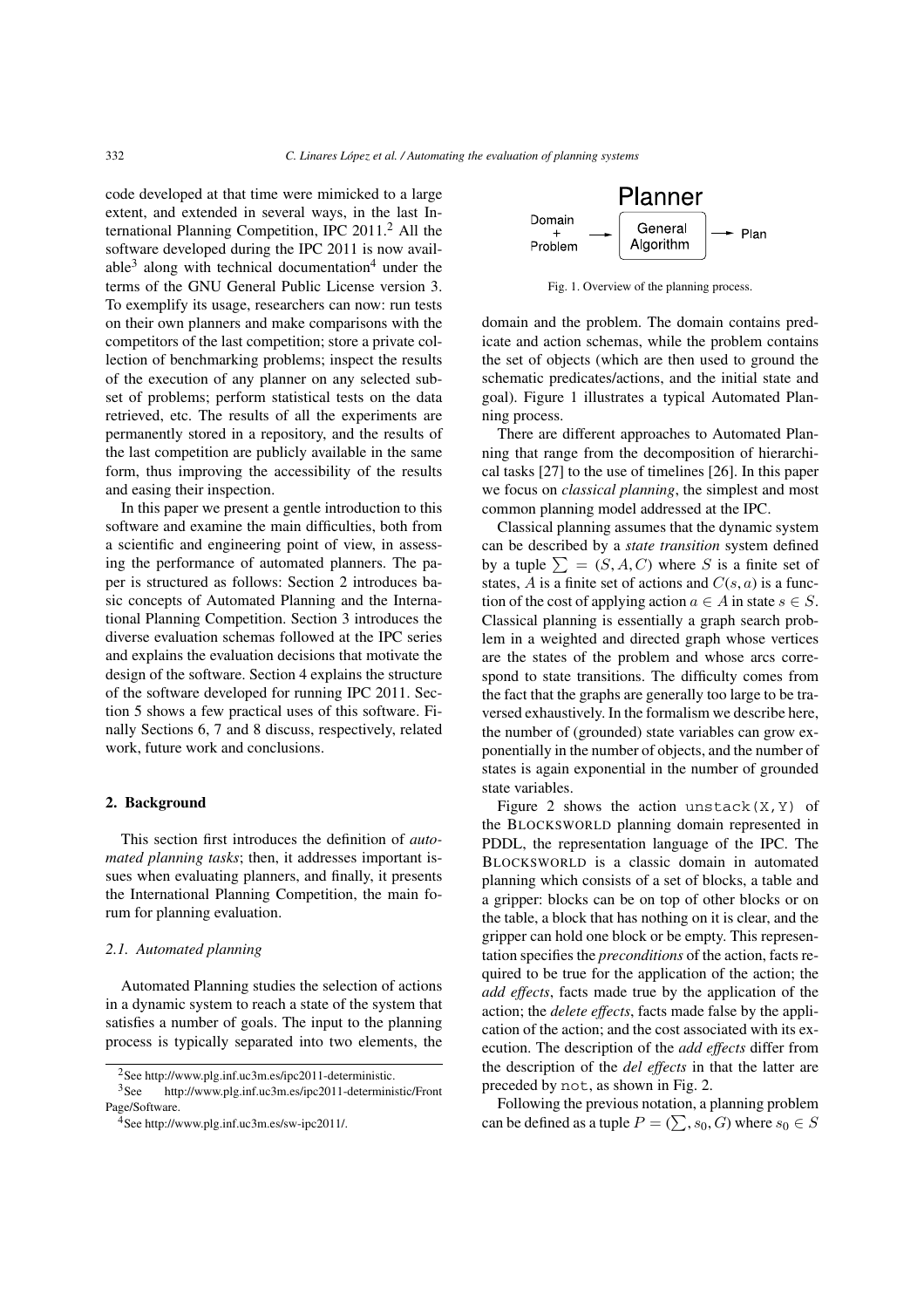```
(:action unstack
:parameters
   (?x - block ?y - block)
:precondition
  (and (on ?x ?y)
        (clear ?x)
        (handempty))
:effect
   (and (holding ?x)
        (clear ?y)
        (not (clear ?x))
        (not (handempty))
        (not (on ?x ?y))
        (increase (total-cost) 1)))
```
Fig. 2. Action unstack from the BLOCKSWORLD domain.

```
(define (problem Sussman)
(:domain blocksworld)
(:objects blockA blockB blockC - block)
(:init (handempty)
       (on blockC blockA)
       (ontable blockA)
       (ontable blockB)
       (clear blockB)
       (clear blockC))
(:\alphaoal
  (and (on blockA blockB)
       (on blockB blockC)
       (ontable blockC))))
```
Fig. 3. The Sussman anomaly in the BLOCKSWORLD domain.

is the initial state of the dynamic system and  $G \subseteq S$ is the set of states where the goals are satisfied (described compactly, for example as a logical formula). Figure 3 shows the problem representation of the *Sussman anomaly* in the BLOCKSWORLD domain [35] using PDDL. This problem comprises three blocks labeled A, B, and C. The problem starts with blocks B and A on the table and block C on top of A, and consists of stacking the blocks such that A is on top of B and B is on top of C.

Solutions to planning problems are expressed in different forms such as a sequence of actions, a policy, or a partially ordered set of actions. In the case of classical planning, a solution to a planning problem  $P$  is a sequence of ground actions  $(a_1, a_2, \ldots, a_n)$  corresponding to the sequence of states  $(s_0, s_1, \ldots, s_n)$  such that: action  $a_i$  is applicable in state  $s_{i-1}$ , the state  $s_i$ is the result of executing  $a_i$  in  $s_{i-1}$  and  $s_n$  is a state where all goals are satisfied,  $s_n \in G$ . The cost of the 0: (UNSTACK BLOCKC BLOCKA) [1.000] 1: (PUT-DOWN BLOCKC) [1.000] 2: (PICK-UP BLOCKB) [1.000] 3: (STACK BLOCKB BLOCKC) [1.000] 4: (PICK-UP BLOCKA) [1.000] 5: (STACK BLOCKA BLOCKB) [1.000]

|  | Fig. 4. Example of a solution plan for the Sussman anomaly problem. |  |
|--|---------------------------------------------------------------------|--|
|  |                                                                     |  |

sequential plan is the sum of its action costs, formally  $\sum_{i=1}^{n} C(s_{i-1}, a_i)$ , and therefore, an optimal solution to a planning task is one that minimizes the sum. Figure 4 shows an example of a sequential plan solving the Sussman anomaly. This solution is a plan with six actions and a total cost of six units, the sum of the cost of the actions applied shown in brackets.

The IPC comprises different kinds of planning tasks that correspond to planning models of different expressiveness. For example, *classical planning* studies the generation of sequential plans in deterministic and fully observable environments. *Temporal planning* studies planning problems where actions are not instantaneous but have different durations and their preconditions and effects are temporally annotated (e.g., effects occurring at the end of the action and preconditions having to hold over the complete duration of applying the action). Typically, the objective of *temporal planning* is generating a concurrent plan with minimal makespan, i.e., the temporal duration of the plan [9,31]. *Planning with soft goals* studies how to generate plans when goals express requirements of different strengths, for example, motivated by user preferences [21]. *Planning under uncertainty* studies how to tackle planning problems when states are not fully observable and when the effects of actions are not deterministic [5].

Each of these planning models has its own language extensions for representing the corresponding dynamic system, initial state, goals and solution plans. Likewise, each model has its own algorithms for effectively solving the corresponding planning problems. On the whole, one can say that state-of-the-art planners often rely on heuristic search to generate the solutions [4] but compilations to other forms of general problem solving have also been effectively used. A prominent example is SAT planning [19,20]. It encodes the planning task as a SAT problem which is then solved by a SAT solver. A number of SAT encodings are known to be effective for solving specific planning problems, such as for conformant planning [28] or contingent planning [1]. Other examples of compilations transform the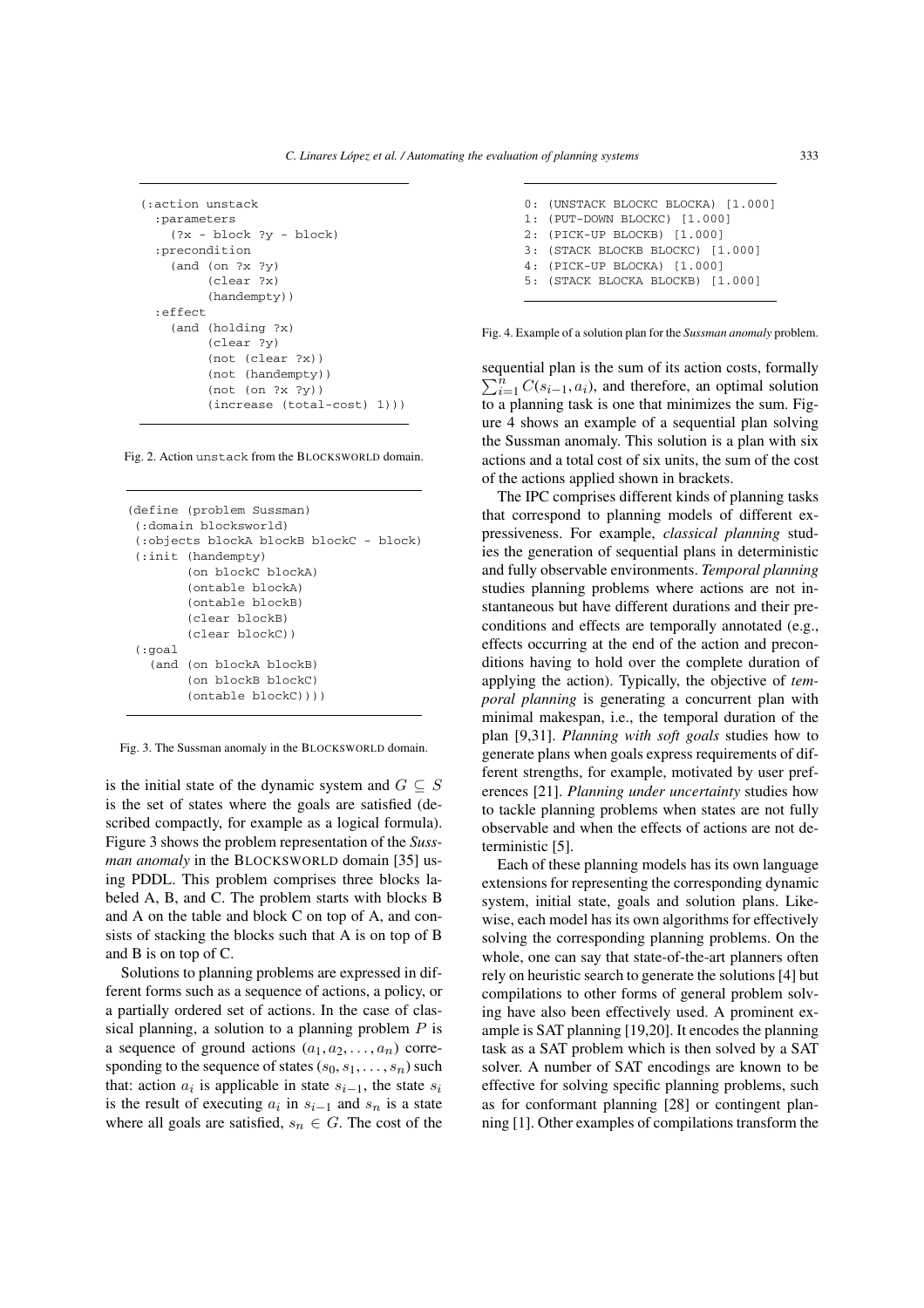planning task into a *Constraint Satisfaction* [37] or a *Model Checking* [7] problem.

## *2.2. Evaluation of planners*

The experimental evaluation of planners usually consists of running the planners over a set of different problems and comparing their performance by looking at some features of the generated solutions. To ensure that the obtained evaluation results are meaningful, the evaluation must be compliant, at least, with the following characterization:

- *Objectivity*. The evaluation setting must be objective and it must be the same for all evaluated planners. Important aspects of the setting include:
	- *Representation language*. Planning problems can be represented using different formalisms and even using the same formalism, they can be represented in different ways affecting the performance of planners. Indeed, it is a wellknown fact that the performance of a planner can be altered by modifying the order of the definition of some elements in either the domain or problem description [16].
	- *Evaluation metric*. Planners can be evaluated with regard to different metrics. Examples of such metrics include the number of solutions found, their lengths and costs, and the overall time spent for finding them. Previous IPCs have shown that the selection of a particular metric can affect the selection of the planner with the best performance. Different metrics might favor different planning approaches. For example, SAT-based planners have been quite successful for finding optimal temporal plans in the setting where all actions have the same duration, but have achieved less success for finding optimal sequential plans (minimizing total action cost).
	- *Validation mechanism*. A reliable mechanism must validate the solutions output by the planners. This mechanism must verify that the solution plans are executable, reach the goals starting from the given initial state, and that the reported metric values are correct. In the case of tracks that mandate optimal solutions, ideally the optimality of the reported solutions should also be verified. However, this is generally challenging, as verifying the optimality of a solution requires an exhaustive proof that no better solutions exist.
- *Exhaustiveness*. The evaluation should support general conclusions. This means that planners must be evaluated over problems of a different nature. Currently there is no generally accepted measure for the diversity of planning problems. In addition, the selected problems must cover different difficulty ranges. Problem generators can help to synthesize initial states and goals of different difficulty keeping the same problem structure, but again there is no general measure for predicting the difficulty of the generated planning problems.
- *Comparability*. The evaluation should quantify progress with respect to previous evaluations. Including well-studied algorithms as baselines or reusing problems in the evaluation makes it easier to tie new results to the literature.
- *Reproducibility*. The evaluation must be reproducible ensuring that the same results can be obtained when using the same experimental conditions. Therefore the evaluation process must report all the environmental conditions used during the experimentation. These conditions comprise, at least:
	- *Hardware details*. The CPU model, the available RAM, the size of the cache memory, etc. affect the performance of planners.
	- *Software details*. The version of the operating system, the compiler and the process that executes the planner can also affect the performance of planners.
	- *Experimental setup*. Planners must be evaluated with the same CPU time, memory and disk usage limits.
	- *Random behavior*. Planners with (pseudo-) random behavior must be able to reproduce their performance using the same random seed.
- *Reliability*. It is highly desirable that the used software is widely usable by the community while ensuring the aforementioned principles. This can be achieved by using portable programming languages across platforms which do not pose complex installation requirements. This way, more researchers can access the same planners and definitions of planning tasks so that bugs and errors of any nature can be more easily spotted.

#### *2.3. The International Planning Competition*

The International Planning Competition (IPC) was created in 1998 to set a common ground for compar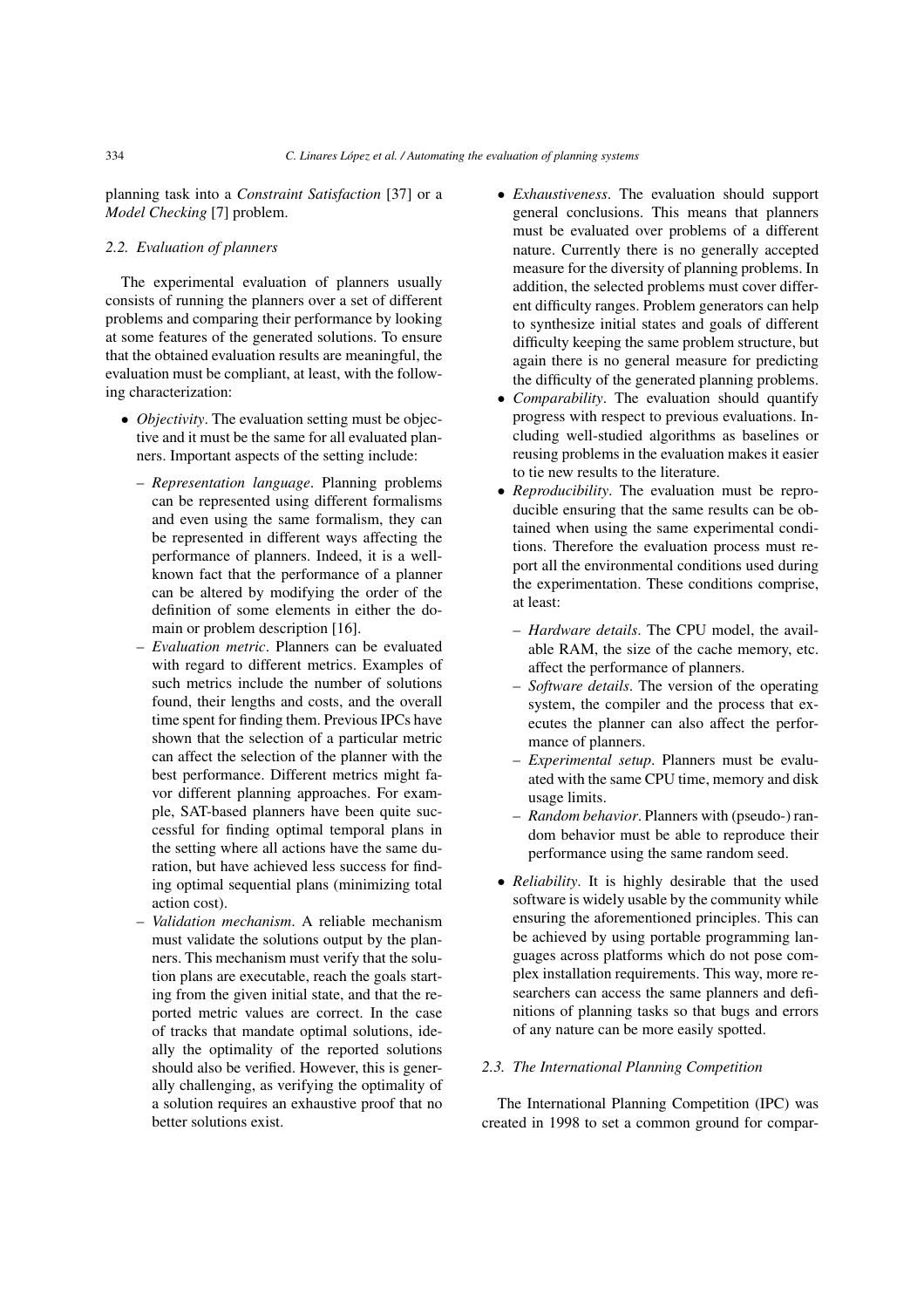ing different planning techniques. Nowadays, the IPC is considered a reference source when building a planner and most new planning techniques are evaluated regarding the languages, benchmarks and metrics defined in the previous competitions.

The first IPC was organized in 1998 by Drew Mc-Dermott. Since then, participation has increased dramatically over the years and a growing number of tracks has formed, representing the broadening community. The most recent competition, the seventh edition, took place in 2011 and achieved a record number of entrants, almost eight times more than the first competition.

The competition is run by the organizers over a period of several months, with participants submitting their planning systems electronically. Typically, entrants in the competition come from academia, though some industrial colleagues have been involved, and industrial sponsorship has been secured. The results of each edition of the competition are presented in a special session of the International Conference on Automated Planning and Scheduling, ICAPS. The organization of the competition series is overseen by the Competition Liaison, one of the officers of the ICAPS executive council.

While the competition usually declares both a winner and a runner-up per track, an equally important role is to gather data and to disseminate it to all researchers. It has also been useful to promote and review standards in research in Automated Planning.

One of the major contributions of the IPC is the establishment of a common standard language for defining planning problems – the Planning Domain Definition Language (PDDL) [11,12,14,23]. PDDL has been developed and extended throughout the competition series and is a key in allowing fair benchmarking of planners. As of today, PDDL has five levels with different features, corresponding to different planning formalisms. PDDL 3.1 is the last and most complete level. However, despite PDDL 3.1 covers the representation needs of the new planning challenges most of the existing planners do not implement them; in fact, the majority of participants of the IPC-2011 implemented the first PDDL level only supporting the STRIPS feature besides typing and the equality predicate. Table 1 summarizes the different levels of the PDDL language with their features.

Another important contribution of the competition is the spread of the plan validation tool VAL [17]. VAL was introduced in the third IPC and since then it has allowed reliable validation of the several thousand plans

| ٠ |  |
|---|--|
|---|--|

The levels of the PDDL language and its corresponding features

| PDDL level | Features                                            |  |
|------------|-----------------------------------------------------|--|
| 1.2        | :strips:typing:equality:adl                         |  |
|            | :negative-preconditions :disjunctive-preconditions  |  |
|            | :existential-preconditions :universal-preconditions |  |
|            | :quantified-preconditions :conditional-effects      |  |
| 2.1        | :fluents :durative-actions                          |  |
|            | :duration-inequalities :continuous-effects          |  |
| 2.2.       | :derived-predicates :timed-initial-literals         |  |
| 3.0        | :preferences :constraints                           |  |
| 3.1        | :object-fluents :numeric-fluents :action-costs      |  |

produced by the competitors, as well as helping researchers in the development and debugging of their planners.

Three parts of the competition have formed over the years: the deterministic part, the learning part and the uncertainty part. We will focus on the deterministic and the learning part of IPC 2011 since their evaluations were carried out using the software described in this paper. The uncertainty part used different software since it required an evaluation framework able to cope with stochastic or non-deterministic effects of actions.

The deterministic part of the competition is the longest-running part and evaluates the ability of classical planners to solve problems across a wide range of unseen domains. At IPC 2011, the deterministic part includes the sequential tracks with a track for optimal planners, i.e., planners that are guaranteed to produce solutions with the minimum plan cost, a track for satisficing planners, i.e., planners that attempt to find solutions of low cost but need not guarantee optimality, and a track for satisficing multi-core planners, planners that are able to take advantage of multiple processing units. It also includes a track for temporal planners, which try to find solutions that minimize the plan makespan in a setting with durative actions that may temporally overlap.

The learning part of the competition, first held at IPC 2008 [10], evaluates planners able to learn and exploit domain-specific knowledge (DSK). Unlike the deterministic part, it provides participants with the competition domains, so that planners can automatically generate knowledge that improves the performance of their planners in these domains. Planners are then evaluated on unseen problems from the same domains.

The seventh competition followed the successful IPC 2008 and was run in a very similar way. The deterministic and learning parts of IPC 2011 continued with the same representation language, without introducing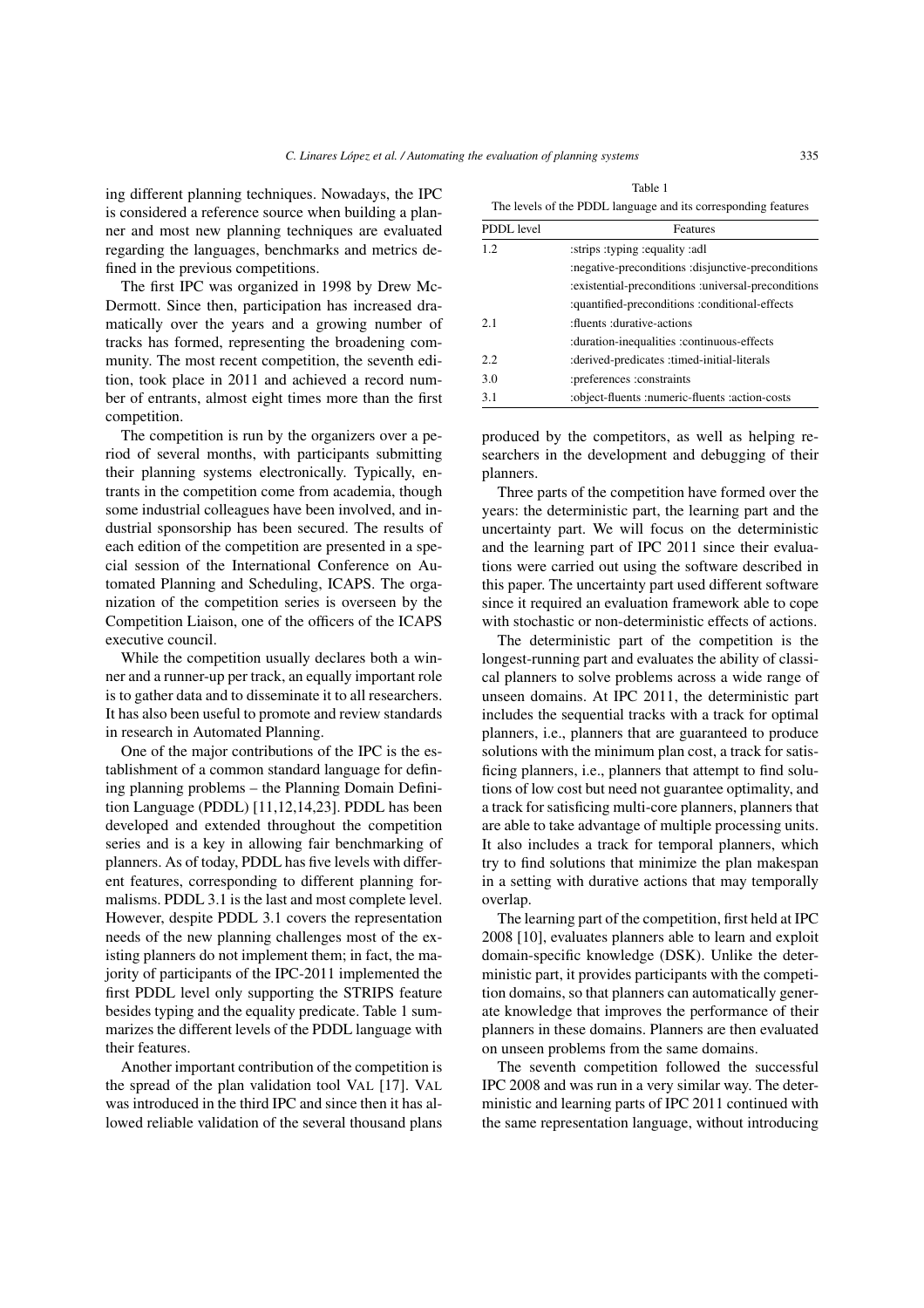extensions, as planners still need to catch up with the currently available features of PDDL – see Table 1.

IPC 2011 also maintains the evaluation metrics introduced in IPC 2008, favoring quality and coverage over problem-solving speed. Briefly, each planner is allowed 30 min (15 min for the learning part), up to 6 GB of RAM and 750 GB of hard disk memory on each planning task. For every solved task, a planner receives a score between 0 and 1, computed as the ratio between the cost of the optimal solution for the task and the cost of the solution reported by the planner. (In the sequential tracks, the cost of a plan is the sum of action costs; in the temporal track, it is makespan.) For tracks requiring optimal solutions, this means that the score is 0 for unsolved tasks and 1 for solved tasks, so the scoring mechanism simplifies to counting the number of solved tasks.

For tasks in the satisficing tracks for which optimal solutions are not known, the quality of the best known solution is used instead, including solutions found by the participating planners. Using best known solutions as proxies for optimal solutions in computing the quality is problematic and should be avoided if possible; we discuss this further in Section 3.3.

To compute an overall score for a planner, the scores for each task in the competition are summed, and the winner and runner-up are the planners with the highest aggregate score. Scores are not combined between tracks since each track is an independent competition.

The learning part uses the same metric as the sequential tracks but additionally includes another metric to quantify the benefit that resulted from the learned DSK – see Section 3.5.

# **3. Evaluation metrics at the International Planning Competition**

Since its first edition, the organizers of the IPC have aimed to provide the community with standard mechanisms for evaluating the performance of planning systems. In particular there has been a chase for a single evaluation metric that could be used as a guideline to judge which is the best current planner.

After seven editions of the competition this chase has proved to be a difficult challenge. The difficulty lies in the nature of planning, which lends itself to a number of very diverse and often conflicting evaluation criteria, from straight-forward binary success measures (such as for example finding a solution or proving that there is none) to optimization along many different dimensions. In addition, an evaluation metric for a planner has to measure the domain-independence of planners, quantifying their versatility for different classes of problems across different domains. Accordingly, the performance of planners can be analyzed from different views such as the number of problems solved, the CPU time used, the length of the plans, their cost, makespan or further features of plans like diversity or flexibility.

Because of this wide variety of possible objectives, the selection of the best planner necessarily depends on the context in which it will be used. Despite these difficulties the IPC series has kept pushing for the development of mechanisms that allow fairer and more significant planning evaluations. This section reviews the evaluation metrics used throughout the IPCs and analyzes the decisions taken for the design of the software for evaluating planners at IPC 2008 and IPC 2011.

#### *3.1. Historical perspective*

Throughout the competition series different evaluation schemes have been proposed to score and rank planners. The first edition of the competition in 1998 [24] attempted to define a single scoring function to evaluate the planners. The proposed function regarded three criteria: number of problems solved, time used and length of the solutions found. However, the way in which these features were combined by the scoring function was found lacking, as it diverged significantly from the expectations of organizers and participants. In the end, the scoring function was abandoned and winners were selected by a judgment call of the competition organizer.

The second edition of the competition, IPC 2000, [2] followed the same approach of selecting winners by a judgment call taking into account number of problems solved, runtime, plan lengths, but also scientific novelty of the planning approach.

IPC 2002 [22] for the first time allowed specifying optimization metrics for each planning problem, so solutions could be compared by domain-adequate metric values rather than just by looking at the number of actions. However, there was still no clearly defined way of how to combine the metric values for different planning problems or how to trade them off against runtime and number of solved problems. Because of these complications, the winners were again selected by a judgment call of the competition organizers. The postcompetition analysis of IPC 2002 also introduced statistical methods for quantifying if intuitive interpreta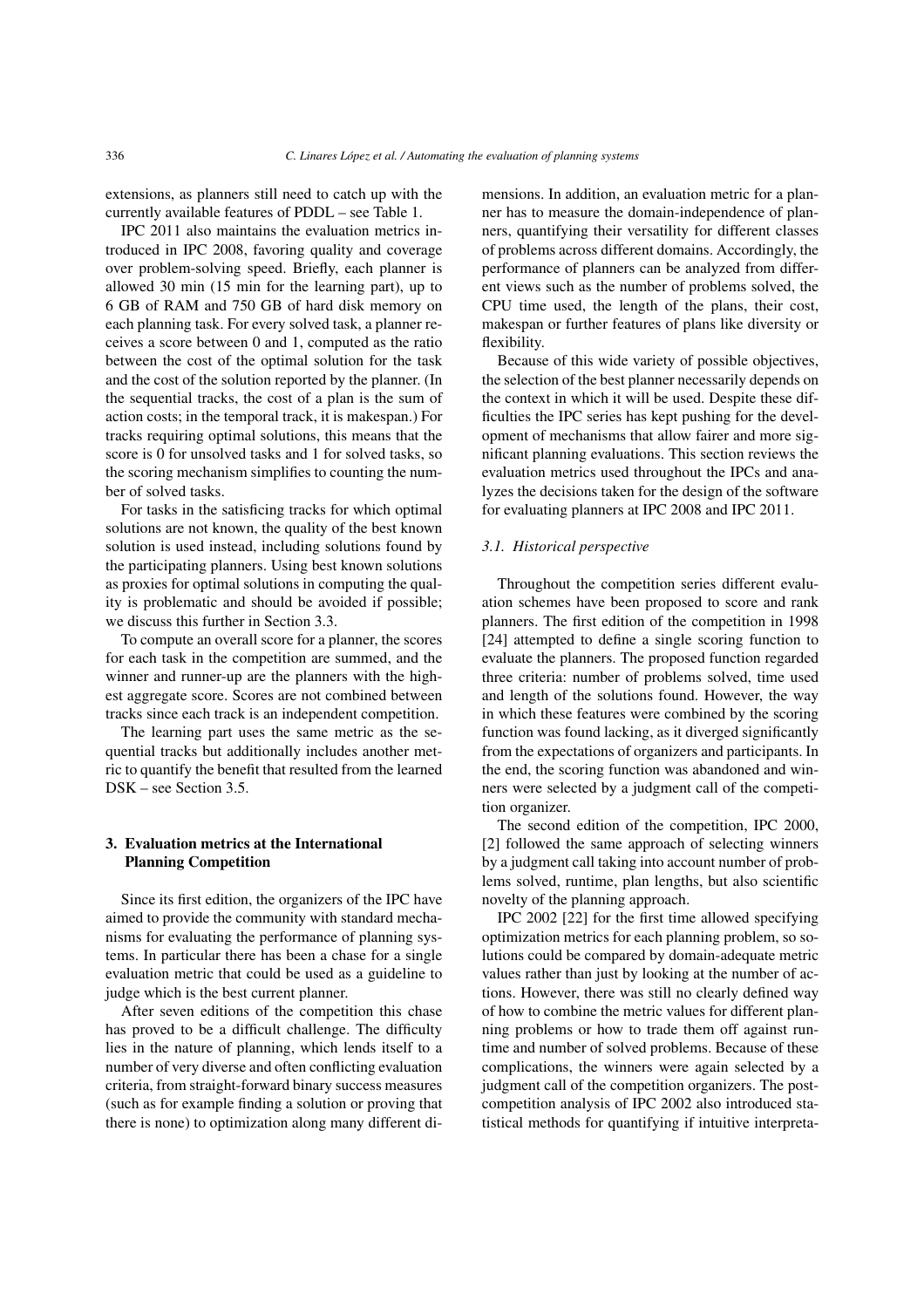tions of the raw results were adequately supported by the data. This statistical analysis resulted in partial orders which showed which planners dominated which others with regard to a specific level of significance.

IPC 2004 [14] for the first time separated the evaluations of optimal and satisficing planners (where optimal planners could choose between two different optimization metrics, sequential or parallel plan length) and introduced a new way to rank planners by assigning 1stor 2nd *position* tags to the groups of planners that scaled best (and roughly similarly within each of the two groups) in a given planning domain. Winners of IPC 2004 were then selected according to the number of 1st and 2nd positions achieved by the planners. The decision of how exactly to allocate 1st and 2nd places were again made as a judgment call of the competition organizers.

IPC 2006 [12] used essentially the same evaluation criteria as IPC 2004 based on 1st and 2nd positions per domain but gave more attention to plan quality than the precedent editions. In addition, the organizers introduced new constructs to allow the user to express both strong and soft constraints on the structure of the desired plans and also *soft goals* and *temporally extended goals*. The IPC-2006 also postulated an additional requirement that a planner could not be declared a winner in a certain track unless it improved over the previous state of the art, i.e., over the performance of the 2004 winners. Finally, the organizers performed statistical analyses similar to those of the IPC 2002 with a strong emphasis on the number of problems solved.

In all planning competitions before IPC 2008, the decision how the winners would be determined was made by the organizers only after the competition was run. Participants were informed ahead of time that number of problems solved, runtime and plan length would be important considerations, but evaluation details such as the "1st/2nd rank by domain" procedure, the tradeoff between different quality measures, or (in the case of IPC 2006) the requirement to outperform the 2004 winners were not communicated in advance.

There was also no clear division into tracks apart from the separation starting in 2004 between satisficing and optimal planners: a planner could be judged a winner if it performed particularly well for one class of planning problems (such as sequential planning problems), if it covered a wide range of different planning problems (e.g., sequential ones, temporal ones and ones involving soft constraints), or if it offered a good tradeoff between planner performance and support of rich domain models.

IPC 2008 was the first international planning competition to introduce a clear separation into different tracks where each track used a single scoring function, defined in advance, to evaluate the performance of planners. The same evaluation scheme was used for IPC 2011. In this evaluation scheme, each planner is given 30 minutes to solve each problem and receives a score in the range 0–1 for each solved problem depending only on the quality of the found solution, without regard to runtime. Apparently this new evaluation scheme puts less emphasis on the number of problems solved and the time used for generating the solutions, although number of problems solved of course remains important because unsolved problems are scored as 0. Arguably, runtime remains relevant to some extent since planners able to quickly find solutions can dedicate more time to improve the quality of the initially produced plans.

All through the years, this evolution of evaluation schemes has been accompanied by fruitful and sometimes heated discussions about the most suitable way to evaluate planner performance. One major aspect of this discussion has been a continuous tension between researchers in favor of pushing the expressiveness of planners, aiming at bringing planning systems closer to the expressiveness requirements of many realistic problems, and researchers in favor of working with more limited planning models, promoting increased performance of planners over expressiveness. In some cases, the latter group has argued that classical planning techniques can also be capable of efficiently dealing with more expressive problems through compilations from richer planning models (e.g., see [6,21]).

This tension between expressiveness and efficiency is still present nowadays. As an example, the last version of the description language PDDL 3.1 covers many functionalities for representing temporal or numeric aspects of real problems, or for representing much more general kinds of conditions and effects than the precondition, add and delete lists introduced in Section 2 of this paper. However, most of the planners competing at the last IPC only implement very limited subsets of these features, rarely going significantly beyond the "core" classical planning subset of PDDL defined for IPC 2000.

#### *3.2. Evaluation of optimal planners*

The currently used metric at the IPC for the evaluation of optimal planners is *coverage*, i.e., the number of problems optimally solved with respect to a fixed set of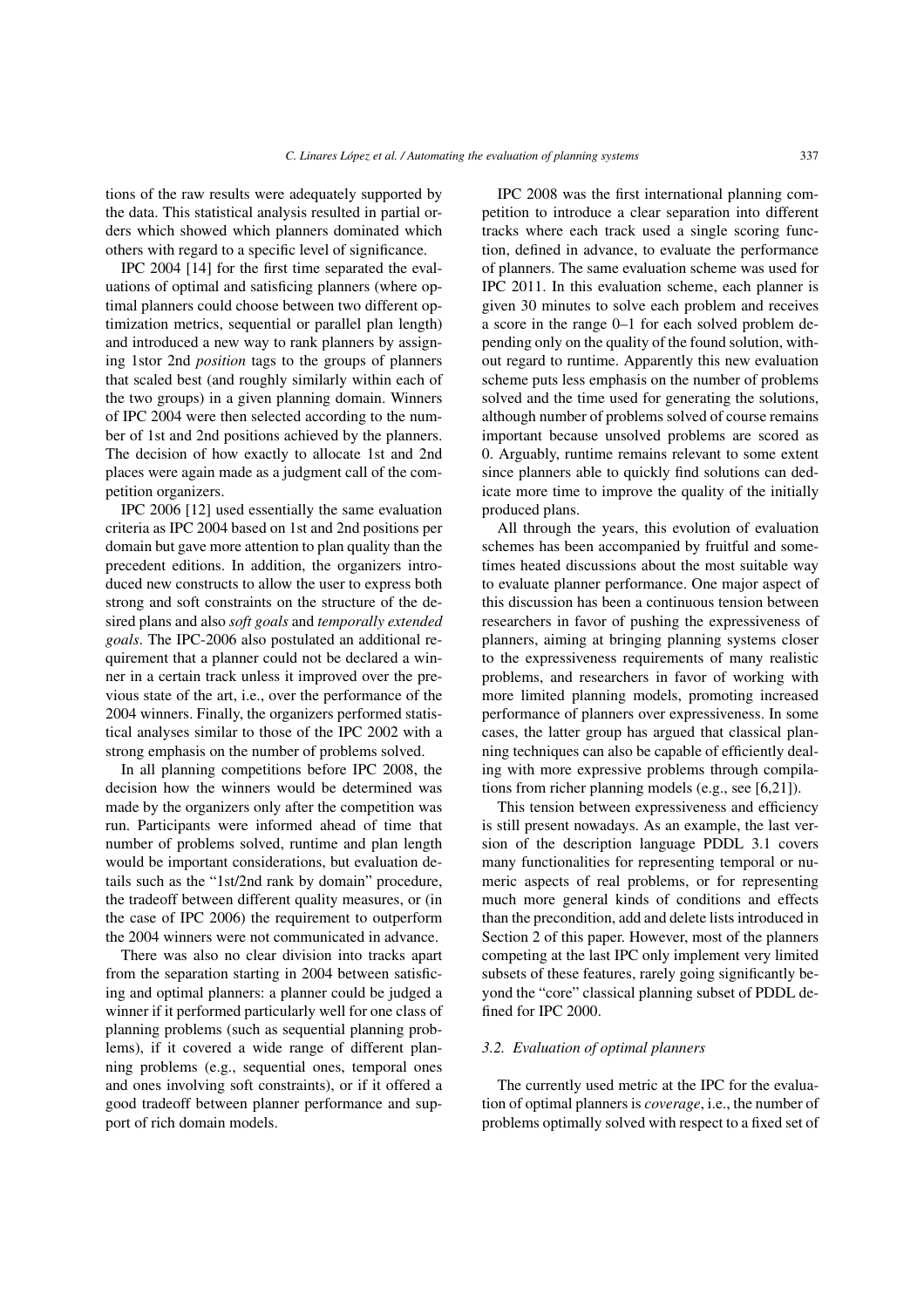benchmark problems and fixed time and memory settings. Comparing the quality of the plans generated by optimal planners is fruitless because they necessarily have to generate optimal solutions.

The main difficulty when using coverage for evaluating optimal planners comes from the fact that obviously, there is no domain-independent solver that can be used to check the optimality of plans. The organizers of IPC 2008 developed several domain-specific solvers to validate the optimality of the solutions provided by participants, although they did not achieve complete coverage. All optimal planners evaluated at the time had at least one bug at some point that made them produce suboptimal plans sometimes, which is often much easier than proving optimality. At IPC 2011, no optimal domain-specific solvers were developed for any domain. However, the competition results showed no cases where two planners disagreed on the quality of optimal solutions reported for a given planning problem, giving some confidence that the reported solutions were indeed optimal.

A general observation that also applies to other competition tracks is that the coverage metric weighs all problems equally, so it can only fairly evaluate planners when the selected benchmark problems are unbiased with respect to the evaluated planners. For example, if the benchmark is (perhaps unintentionally) biased towards a specific planning paradigm it could favor one kind of planner over others. To investigate this issue more deeply, there has been research on creating random generators of synthetic unbiased problems for restricted planning models [32], but further research has to be done for the general case. All in all, there is precious little research on the generation of problems for planning evaluation, considering its dramatic influence on the results of the evaluation [16].

Some related competitions use more structured mechanisms to select test problems. For example, the organizers of the SAT competition select problem instances from a public pool of problems and distinguish different tracks for *random*, *industrial* and *handcrafted* problem instances. The organizers of the CSP competition MINIZINC CHALLENGE only select problems that are solvable by at least one of the participants in a sensible time frame. Finally, the organizers of the Answer Set Programming Competition aim to provide a balance between problem categories such as *search*, *query* and *optimization* and covering different computational complexity classes such as *polynomial*, *NP* and *Beyond NP*.

# *3.3. Evaluation of satisficing planners*

Unlike optimal planners, satisficing planners can produce valid solutions of diverse quality. Within the planning community, it is a largely (though not universally) supported notion that plan quality is an important consideration in most application domains. If we follow this argument, coverage (which only considers the number of problems solved without solution quality considerations) is an inadequate evaluation metric.

Apart from coverage, the CPU time invested by satisficing planners to generate their solutions has also been extensively used to evaluate their performance. The minimization of CPU time is a desirable feature for many planning applications that require fast response, such as controlling the actions of an autonomous physical system. However, emphasizing the role of CPU time in the evaluation of satisficing planners at the IPC is not without problems:

• Making CPU time a primary consideration can push competitors to implement low-level optimizations. Currently there are many aspects in most planners that are not time-critical. Because these aspects are typically completed in few seconds, they do not have to be heavily optimized. With runtime factoring heavily into the scoring function, every aspect would become critical for the score.

While this could be beneficial for improving the engineering quality of planning systems, it can also dramatically increase the barrier of entry for the competition, especially for novel planning approaches that cannot readily reuse heavily optimized components of existing planners. In the context of a scientific competition, this has the undesirable effect of hampering the exploration of truly novel ideas.

• Making a planner substantially faster does not necessarily imply making it capable of solving substantially harder problems. Results of previous IPCs show that making a planner twice as fast hardly increases the number of problems solved at all, since there are few problems that can be solved with a 60-minute timeout, but not a 30 minute timeout. Hence, if the ultimate objective is to scale planners to harder problems, the difference between solving a planning problem in, say, 10 s vs. 20 s is less significant than it might intuitively appear.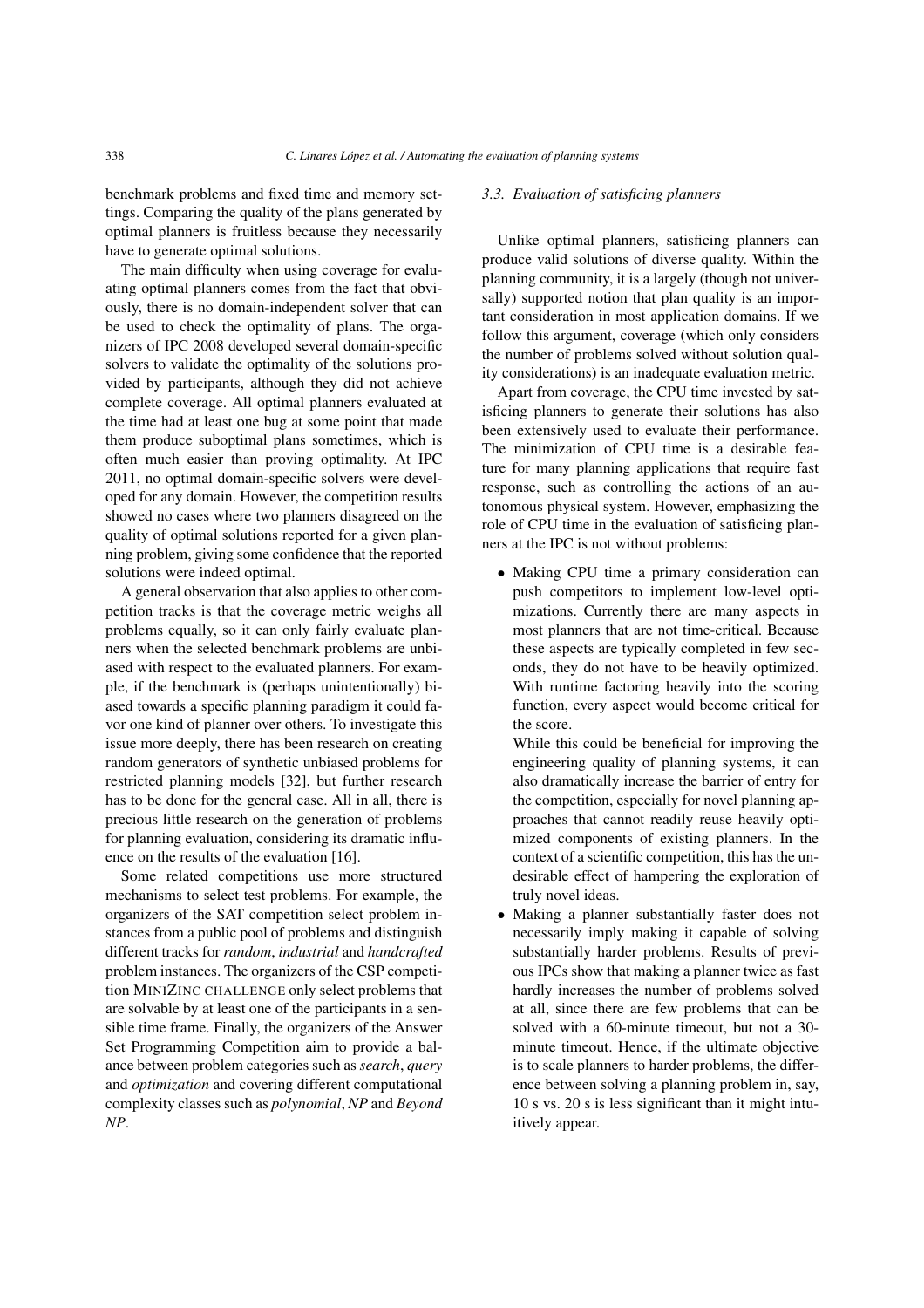For these reasons, the evaluation scheme introduced for IPC 2008 and reused for IPC 2011 emphasizes plan quality over other considerations. In detail, this scheme fixes the runtime per problem instance for all competitors and only considers the cost of the solutions found. An optimally solved problem contributes a score of 1 (as in the optimal planning tracks described above), while suboptimal plans contribute lower scores scaled inversely to the cost of the solution. For example, a solution with four times the optimal cost would lead to a score of 0.25. The overall score is obtained by summing the scores for all solved problems.

Even though this score is computed regarding only the quality of the solutions, coverage and runtime are implicit to some extent, as unsolved problems do not contribute to the score, and slow planners are less likely to meet the runtime bound on difficult problem instances, leading to more unsolved problems. Also, fast planners can rely on anytime planning strategies to improve the quality of the generated plans.

An important question for this quality-based scoring mechanism is how to compute the score when the optimal solution quality is not known. A simple remedy, which was used at IPC 2008 and 2011, is to compare the quality of the generated solutions to the *best known* solution quality rather than the *optimal* quality. A subtle issue here is that the best known solution could be a solution found by one of the competition participants. Consider two planners A and B which are faced with four planning tasks. Planner A finds solutions with a total cost equal to 10, 20, 100 and 110 respectively, whereas planner B generates plans of cost 20, 40, 60 and 80, respectively. Apparently, the second planner tends to create plans that are shorter and, indeed, the median and mean of its cost distribution equal 50, while the mean and median of the cost distribution of the first planner equal 60. If the best known solutions are used, planner A would be awarded with  $(10/10) + (20/20) + (60/100) + (80/110) = 3.327,$ whereas planner B would get  $(10/20) + (20/40) +$  $(60/60) + (80/80) = 3$ , which is less than 3.32, in contraposition with the expected outcome. Assume now that the optimal solutions are independently computed and are found to be 10, 5, 60 and 80. The reader can easily verify that the scores are now sorted the other way round: planner A gets 2.577, which is less than the score of planner B, 2.625. From a fair evaluation perspective, this is problematic, since it can violate the decision-theoretic axiom of *independence of irrelevant alternatives*.

Assume that the outcome of a planning competition is such that  $P_1$  wins by narrowly outscoring  $P_2$ . Assume further that the same competition is repeated, but this time with an additional planner  $P_3$  which is clearly worse overall than  $P_1$  or  $P_2$ , but improves over the best known solutions in a few problems. This can affect the balance between  $P_1$  and  $P_2$  in such a way that  $P_2$ becomes the winner. In other words, adding the additional participant  $P_3$  influences which of  $P_1$  and  $P_2$  is considered the better planner.

This kind of situation is highly undesirable since it can introduce strategic considerations into the competition that run counter to its scientific goals. For example, a team of researchers might refrain from entering planner  $P$  into the competition because it might adversely affect the performance of another planner Q by the same team of researchers.

A good way to avoid or reduce such quandaries is to use strong domain-dependent solvers to find highquality (or even optimal) reference plans, so that the best known solutions will not be ones (uniquely) found by the participating planners. Many such specially developed domain-dependent solvers, and in some cases human-generated solutions, were used at IPC 2008 for this reason.

## *3.4. Evaluation of temporal planners*

In temporal planning, *makespan* (the temporal duration from the start of the first action execution to the end of the last action execution) is generally accepted as a useful quality criterion for plans. Hence, the scoring function used at IPC 2008 and 2011 for temporal planning is the same as for the sequential planning tracks, except that it considers makespan instead of total action cost as the quality measure of a plan. (Consequently, there is no notion of action cost in the temporal planning tracks.)

VAL is also able to validate the correctness of satisficing temporal plans. Like with sequential optimal planners, there is no domain-independent validator for the minimality of makespan of temporal plans. This has not been an issue at recent IPCs because no evaluation of optimal temporal planning has taken place due to the lack of participating planners.

When evaluating temporal satisficing planners, the choice of evaluation domains is of particular importance. In recent years, the notion of planning domains with *required concurrency* (temporal planning domains in which every feasible plan must involve overlapping actions) has attracted significant attention [9]. Perhaps surprisingly, the overwhelming majority of existing temporal PDDL planning domains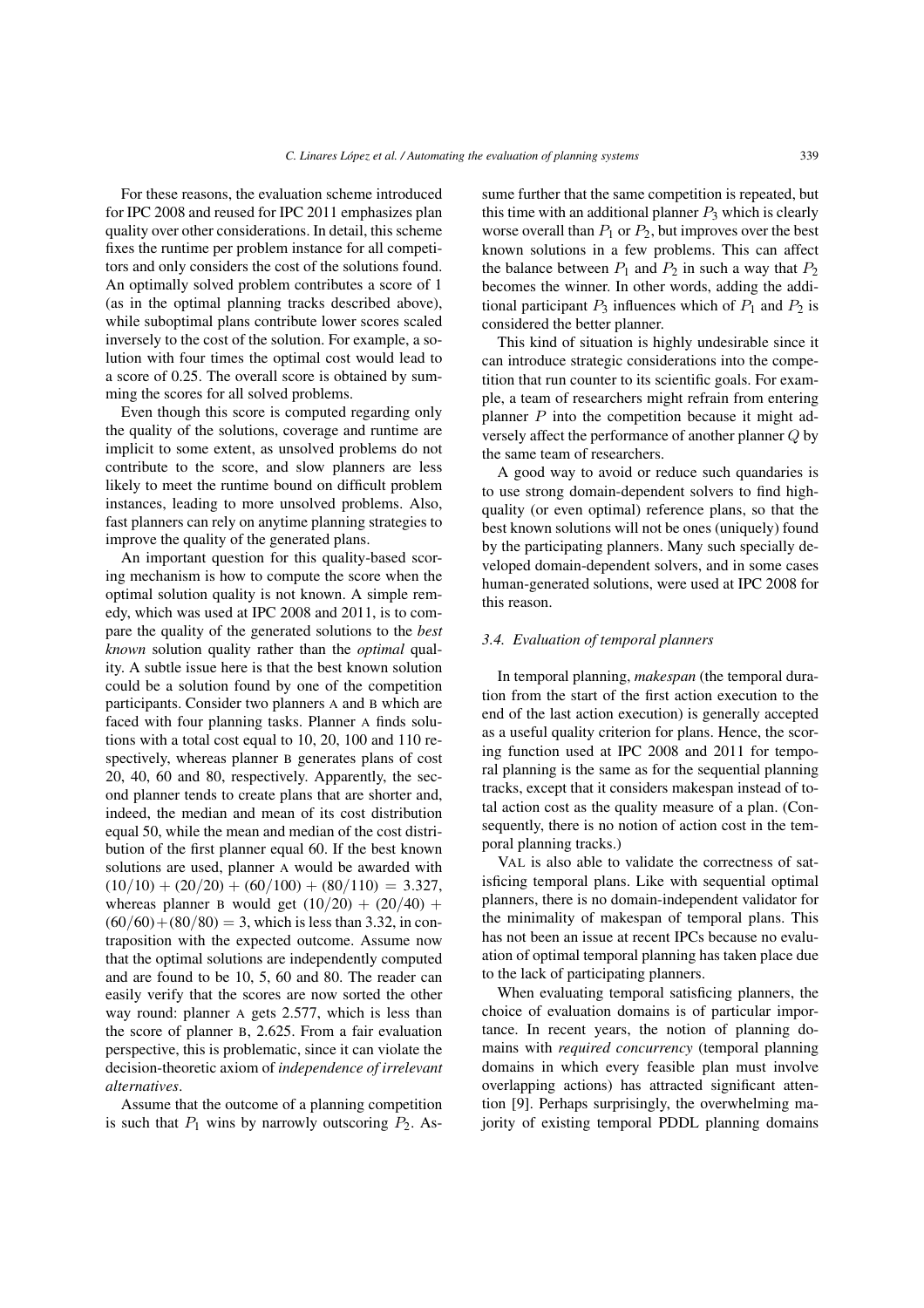(prior to IPC 2011) do *not* exhibit required concurrency, even though concurrency is usually required to come up with solutions of low makespan. Maybe as a consequence of this, most existing temporal planning systems are not *temporally expressive*, i.e., are not complete for problems with required concurrency.

This state of affairs means that it is hard to find a benchmark set that is not biased towards particular temporal planning approaches. Certainly, a benchmark set with required concurrency is biased towards temporally expressive planners. Also, a benchmark set *without* required concurrency can be considered as being biased *against* temporally expressive planners, since temporal expressiveness often comes at a cost in performance compared to simpler planners that cannot handle required concurrency. Since entering a planning competition involves a lot of effort, it thus appears advisable to clearly communicate before the competition if and to what extent required concurrency will feature in the evaluation domains, in order to avoid disappointed expectations.

# *3.5. Evaluation of planners exploiting domain-specific knowledge*

When looking at the performance of planners able to benefit from domain-specific knowledge (DSK) two aspects can be evaluated:

• *The final performance of planners exploiting the DSK*. It is common knowledge that planners using hand-coded DSK can perform many orders of magnitude better than ones that do not in most planning domains. After all, at the extreme end of the spectrum, a hand-written domain-specific planner can be seen as an instance of a (very) general planner with "domain-specific knowledge" (its source code), and indeed the most successful domain-specific planners are closer to programming languages than to their domain-independent counterparts.

Therefore, it is not useful to run domain-specific and domain-independent planners in the same competition. Instead, IPC 2000 and IPC 2002 have featured special competitions for planners using DSK ("hand-tailored planners"). However, these competitions have not been repeated as part of the IPC since 2002, partly due to the concern that it is not clear how to measure the quality of the *planner* as opposed to the abilities of the person providing the DSK.

However, DSK has reemerged in the International Planning Competitions with the advent of the learning part of the IPC since 2008. Here, the final performance of planners exploiting the DSK is the primary consideration for deciding the winner of the competition. In contraposition to the handtailored planners of IPC 2000 and 2002, the DSK has to be found *automatically* by the planner.

• *The benefit of exploiting DSK*. The learning part of the International Planning Competition was created in 2008 to evaluate the performance of planners that are able to automatically acquire and exploit DSK. In addition to looking at the final performance with the learned DSK, the track also tries to identify the planners that *benefited* the most from the learned DSK, by comparing their performance with and without it.

There is, however, a clear problem with this approach. Participants could simply submit a planner that performs deliberately poorly without DSK. To address this issue, the learning track of the IPC 2011 introduced a new mechanism for ranking planners based on *Pareto* domination. The planner with the greatest benefit from using the DSK would be the planner that was *Pareto* dominated by the fewest number of planners in terms of two dimensions: (1) the performance metric under consideration, for example plan quality; and (2) the improvement in performance due to the DSK.

# **4. The software of the seventh International Planning Competition**

The software of the seventh International Planning Competition was created with all the previous scientific considerations in mind. On the other hand, the organization and automation of the whole process for evaluating planners in an automated fashion poses additional engineering challenges. Specifically, the purpose of the software of the seventh International Planning Competition is twofold:

(1) *Automated evaluation of planners*. It provides specific means to automate the whole process running a particular set of planners on a particular collection of domains. Finally, it also eases the task of automatically validating all the results of the experiments. It has been designed mainly to address all the engineering challenges that result from automating an arbitrary number of experiments.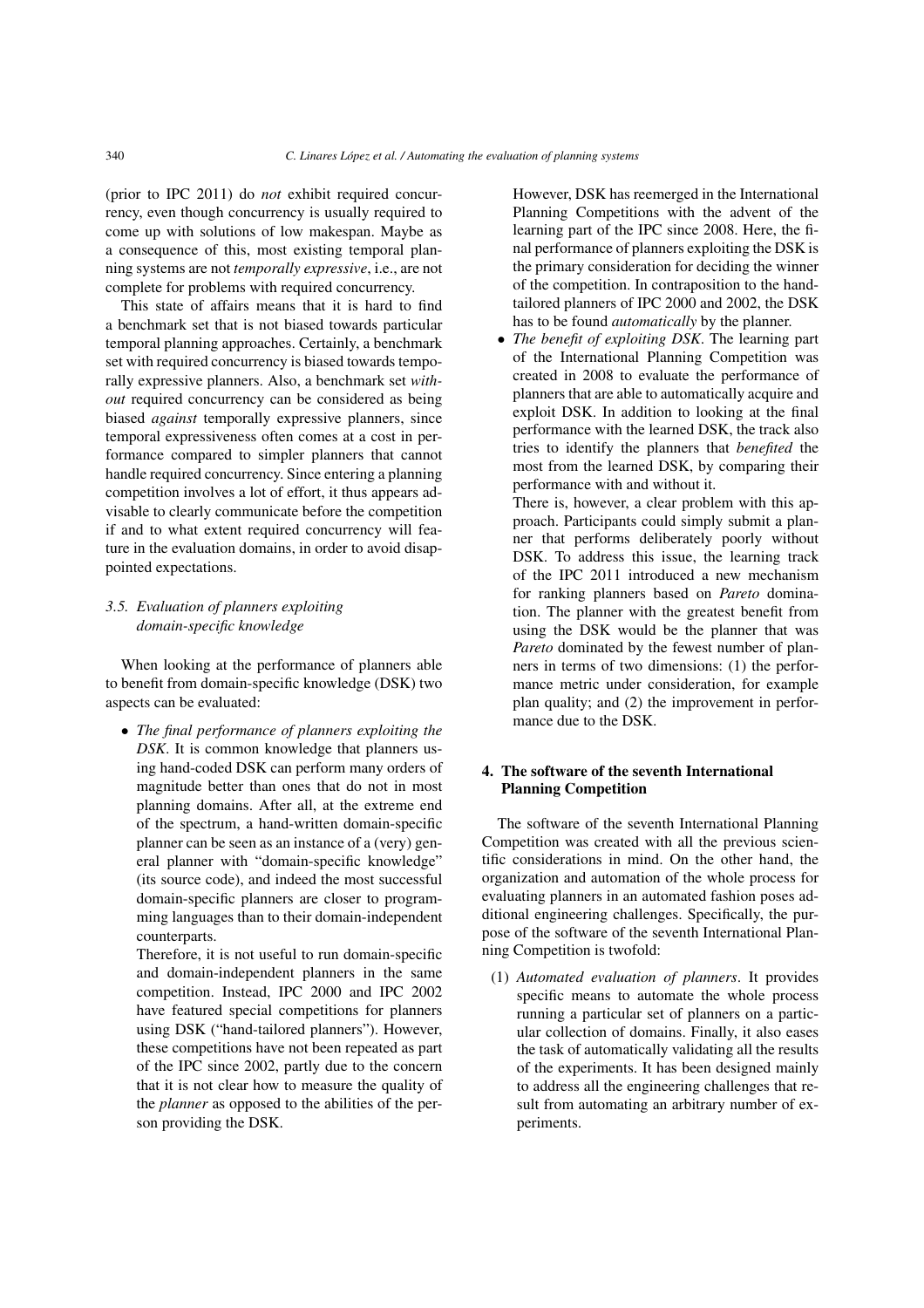(2) *Analysis of results*. The software provides specific means to analyze the performance of the planners with a myriad of variables to inspect without the need of repeating experiments over and over. It provides both a wide range of metrics and different nonparametric and parametric statistical tests. It has been devised fundamentally to deal with all the scientific considerations presented in the previous sections.

Note that this software can be used to reproduce the experiments of the IPC 2011 and that it provides tools for carrying out further analysis of the reported results. On the other hand, the software can be used to run and analyze the results of private experiments over planners and problem sets different from the ones used at the last International Planning Competition.

The idea of automating the tasks necessary for evaluating planners was fully considered in the sixth International Planning Competition. Indeed, a specific design was devised with this goal in mind. The software of the sixth International Planning Competition was built around three different components: a wiki page for exchanging information among the organizers and with the competitors; an svn repository used, mainly, to store the source code of all entries in the different tracks and the problems selected for the competition as well as the results of the executions; thirdly, the computer premises. The software built at that time had interfaces with all these components though its main contribution was a number of scripts used to automate the whole experimentation: building the test sets, compiling the planners from scratch and executing the planners on a number of selected planning tasks. On the other hand, there were tools to automatically retrieve the results which were immediately validated with VAL [17] and even to generate informative pdf documents with an overview of the overall performance per track. While a significant body of work was general, some parts were specific to the particular arrangements made at the IPC 2008. Finally, the software was publicly available on demand.

During the organization of the seventh International Planning Competition it was decided to reuse as much code as possible from the previous edition. The main design was mimicked and some relevant parts of the scripts were included in the new software. In particular, the new software enhanced the interface with the svn repository, whereas it offers no support to interface with the wiki page or the computer facilities. Additionally a brand new package was built to inspect the results of the experiments, to generate different sorts of reports in a wide variety of formats and even to automate statistical tests. In the end, all the software has been released for public use under the terms of the GNU General Public License version 3.

In this section, a gentle introduction to the software developed during the last IPC is offered, both for automating the execution of a selection of planners on a particular number of planning tasks, and also to inspect and generate reports with the results of the experiments. For a detailed discussion of the capabilities of software the interested reader is referred to the technical documentation.5

## *4.1. The SVN repository*

The software is based on the use of an (either public or private) svn repository that stores all the necessary information for running a number of experiments. As discussed in the Introduction, while performing experiments a large collection of planners and problems easily proliferate. Thus, a lot of results are easily generated and cataloging all this information while making it easily accessible is not trivial. The svn repository specifically addresses this issue. Public access is granted to the svn repository used at the IPC 2011.6 It contains all the entrants of the seventh International Planning Competition along with all the domain and problem files selected and the obtained results.

One of the main drivers of the software was the requirement to work with any svn repository. This way, any researcher can create her own private repositories so that private experiments can be conducted. For a detailed discussion on this issue see the second practical case discussed in the technical documentation.7

#### *4.2. Overview of the software*

The latest version of the software is also available through the official svn repository of the IPC  $2011$ .<sup>8</sup> The software is organized into two main packages: IPCData with the services for evaluating planners over a collection of domains and problems and validating the results; IPCReport with the services for analyzing the results and generating automatically reports in a variety of formats. The following subsections

<sup>5</sup>See http://www.plg.inf.uc3m.es/sw-ipc2011/.

<sup>6</sup>svn://svn@pleiades.plg.inf.uc3m.es/ipc2011/data. http://www.plg.inf.uc3m.es/ipc2011-deterministic/Front Page/Software.

<sup>8</sup>See svn://svn@pleiades.plg.inf.uc3m.es/ipc2011/data/scripts/ pycentral.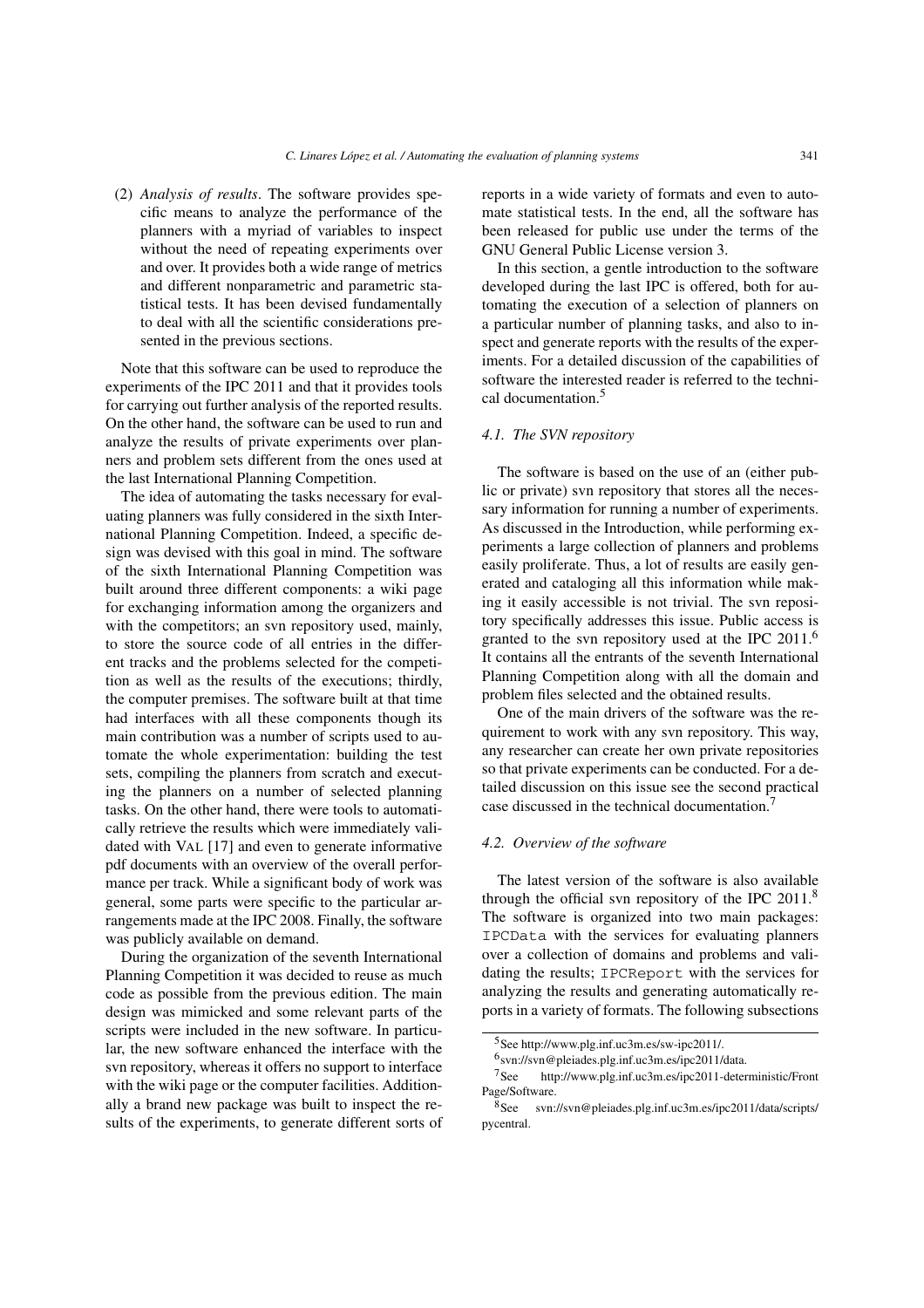

Fig. 5. Overview of the processes for evaluating planners and analyzing results with the software of the seventh International Planning Competition.

provide a shallow description of the main services provided by both packages. Figure 5 illustrates the working flow of all the scripts involved in the processes of the automated evaluation of planners and the analysis of results with the software of the seventh International Planning Competition. First, test sets (see Section 4.2.1) and planners (see Section 4.2.2) are automatically retrieved from the svn repository and their contents properly arranged in preparation to automatically run the experiments (see Section 4.2.3). The results are stored in a *results tree directory* in the local computer which can be automatically validated while generating additional information – see Section 4.2.4. This local structure can be converted into a more compact representation known as *snapshot*. This is indeed a more efficient method to inspect the results (see Section 4.2.5), rank planners (see Section 4.2.6) or perform statistical tests – see Section 4.2.7.

All the scripts discussed in this section acknowledge a help directive that provides on-line assistance. Additionally, a very detailed level of information (also known as *verbose*) is available upon request. This ability is specifically important since some computations can be very lengthy (especially in the scripts included in the first package) so that verbose output keeps the user updated more often. For the same reason, an additional number of services have been included in these scripts, mainly: logging services and automated e-mail notifications.

Logging services can be easily enabled by specifying the name of a log file and a logging level so that only messages of the given level or above are shown.

While all services described here are readily available upon installation of the software, automated e-mail requires some additional configuration. Thanks to this feature, the user is automatically notified upon completion of a particular task with an e-mail that contains some useful information along with a copy of the log file generated so far.

## *4.2.1. Building test sets*

With the aim of guaranteeing that all planners are evaluated over the same benchmarks, the script builddomain.py automatically builds the test sets from the information stored in the svn repository. The script builddomain.py, located in the package IPCData, checks out all the problem files of a given domain which is qualified by its name and the track/subtrack it belongs to. This script acknowledges the use of regular expressions so that an arbitrary number of domains can be built at the same time. Each test set is built in a separate directory in the local computer.

While domain and problem files can be given any name in the svn repository, they are consistently renamed in each test set as domain.pddl and problem.pddl when built in the local computer. On the other hand, the ability of this script to generate the test sets in a particular order allows the designer to post problems according to some criteria such as expected difficulty to solve them.

#### *4.2.2. Building planners*

In order to guarantee the completion of experiments with the same versions of the planners, the buildplanner.py script automatically checks out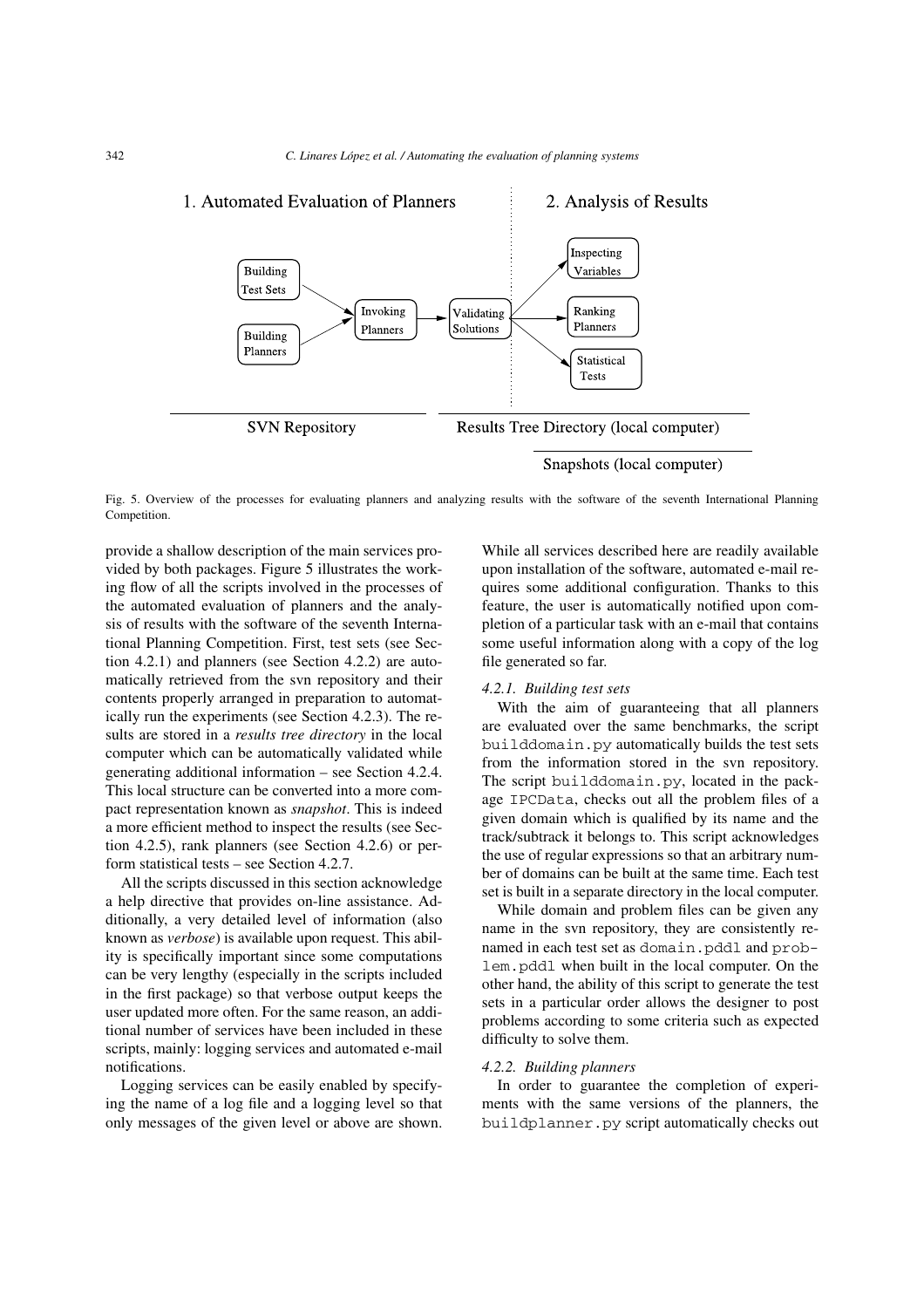the source code of the selected planners from the svn repository and starts the compilation process from scratch. The buildplanner.py script, located in the IPCData package, records a verbatim copy of the compilation process to make sure that the building process went fine and that no errors were issued on the way. For example, some planners can pose special requirements in the form of third-party software  $-$  e.g., the LPRPGP planner uses ILOG CPlex. Recording the building process is mandatory to ensure that the code has been properly compiled and linked. On the other hand, if anything ever went wrong a whole trace is reported in these files.

To provide compatibility, the author of each planner submitted to the IPC 2011 was requested to provide a shell script which fully automates the building process. This way, the only responsibility of this software is just to invoke it after checking it out and to record the whole building process in a log file as discussed above. The resulting files are located in a directory provided by the user. As with the previous script, this one also acknowledges the use of regular expressions to allow building an arbitrary collection of planners, all in sequence.

#### *4.2.3. Invoking planners*

The invokeplanner.py script guarantees that the executions of planners are carried out within the same experimental setup. This script, distributed also in the package IPCData, runs a particular experiment which involves an arbitrary selection of planners, domains and problems by first, invoking the services of the two previous scripts and then automatically executing every planner with every planning task, all in sequence. The execution can be bounded both in time and memory with arbitrary values measured in seconds and gigabytes, respectively. The limit on memory refers to the maximum area of address space which may be taken by the process including both code and data at any particular instant in time. This is particularly important when running portfolios since the memory limit affects the size and data stored by the portfolio itself but also the size and data used by each planner the portfolio invokes. The time limit refers to CPU time unless the script is invoked on planners and domains of the multicore track. In this case, time is measured as wall clock time. Another important difference is that when being run in multi-core mode, invokeplanner.py allows all threads and processes started by the planner to run for the time specified in the time bound so that the overall running time is easily larger; otherwise, the script only allows the planner to run for a time such that the sum of the CPU time of all its threads and processes does not exceed the given bound. If any of these bounds (either time or memory) is exceeded, the script automatically terminates the planner and all the subprocesses/threads it launched.

Since every planner has its own arguments, each planner must provide a particular shell script which acknowledges, usually, three parameters: the domain file, the problem file and the prefix to be used in the plan solution files – if an arbitrary number of them can be generated as in the sequential satisficing track, then the given string is suffixed with a number. The script automatically sets-up the necessary parameters to be given to the planner. Since the script builddomain.py always generates domain and problem files named domain.pddl and problem.pddl (see Section 4.2.1) these are the precise names used to invoke this script. The third parameter is always plan.soln. An important difference results when the subtrack used is  $dck$  – which means that the script is running the learning track with domainspecific knowledge, see Section 3.5. In this case, invokeplanner.py provides a fourth parameter that has to be accepted by the script provided by the author of the planner: the directory where the domain-specific knowledge resides.

Even if the planners can run in a non-Unix environment, Linux is assumed to be used here. The reason is that this script records, for each execution, a number of additional parameters as they are provided by the Linux proc/ filesystem:

- (1) The total CPU time the planner is taking for solving the problem.
- (2) The total memory the planner is taking, also considering the memory taken by all the subprocess and threads launched by the planner.
- (3) The number of processes currently running.
- (4) The number of threads currently running.

All of these parameters are sampled at rather regular intervals of five seconds. However, the following are recorded after the whole execution is over or after a particular event (such as finding a solution) takes place:

- (5) The number of solutions found, if any and zero otherwise.
- (6) The time elapsed since epoch (i.e., since the planner was started) when each solution was found.
- (7) The overall running time (in clock wall time) consumed by the planner.
- (8) The maximum memory consumed by the planner during the whole execution.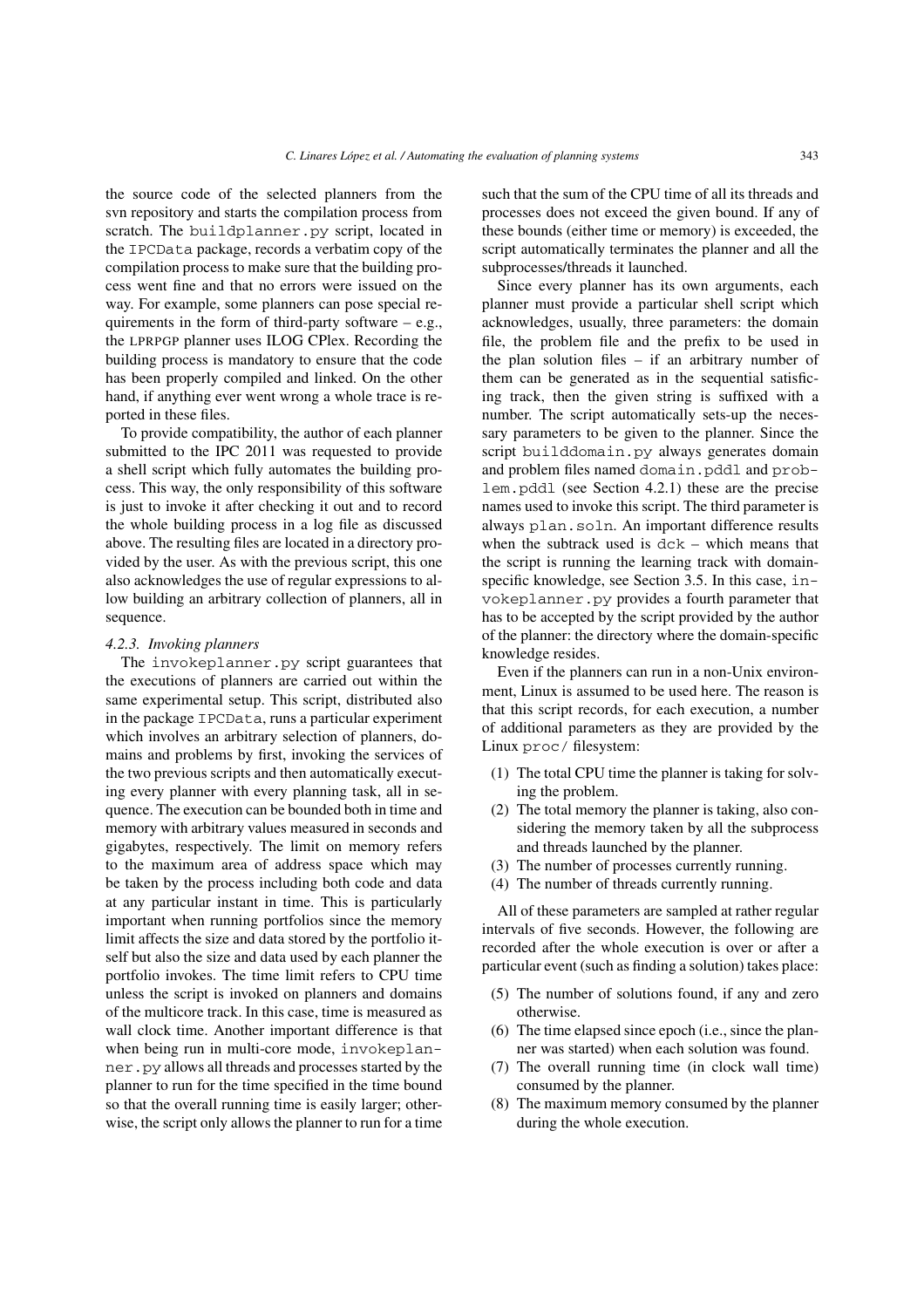(9) The memory the planner was taking just before voluntarily resuming the execution or being killed. Note that this is not necessarily equal to the maximum memory – though this is usually the case. While most planners take memory incrementally, some others take and release memory during execution – e.g., portfolios equipped with a number of planners each with its own memory profile, see Figure 8 in page 349.

On the other hand, the script also records additional information for each execution about the CPU being used, the operating system and the memory available. All of these parameters are stored in dedicated log files. In addition, invokeplanner.py captures both the standard error and the standard output of the planners and stores them in dedicated log files for diagnoses purposes.

All of the resulting files (the domain and problem definition files, the plan solution files generated, all the log files, and the standard output and the error messages generated by each planner) are stored in a particular tree structure known as the *results tree directory*. The scripts discussed in Sections 4.2.4 and 4.2.5 access these directories.

#### *4.2.4. Validating solutions*

The final step in the evaluation process is mandatory not only at the International Planning Competition but also at any experiment run at the home laboratory. The script validate.py takes care of this step and it is the last script discussed from the package IPCData. This script recursively traverses the solutions in the *results tree directory* and process them with VAL 4.2.09.<sup>9</sup> Its output is recorded in a separate log file. In case of error, the corresponding validation log file shows the appropriate data. The validation process does not only ensure that *all* the plan solution files generated are correct, it also stores other relevant data such as the final value of the metric used and the *step length* of the plan, or number of actions. These parameters, and others, can be inspected in one way or another with the following scripts.

## *4.2.5. Inspecting the results*

To analyze the experimental results, the script report.py allows researchers to process queries against validated results. The report.py script uses either the *results tree directory* generated by the script invokeplanner.py (see Section 4.2.3) or a particular structure known as *snapshot* – discussed below.

This script, distributed in the IPCReport package, acknowledges more than 50 different variables that can be queried either as a singleton or combined. Variables are split into two different categories: *raw* variables and *elaborated* data. The first one refers to all the parameters sampled by both invokeplanner.py (see Section 4.2.3) and validate.py – see Section 4.2.4; the second one refers to data that results from various manipulations with raw data, such as computing the maximum running time for all problems in a given domain for a particular planner or the total number of problems solved in a particular domain. There are, in total, 33 raw variables and 23 elaborated variables.

Moreover, this script generates the output in a wide variety of formats including: table, html, wiki, octave and excel. The first one is just a convenient way to show the information on the console; the next two ones are markup languages that can be used to show the results either in a web page or a wiki. The octave format is also acknowledged by Gnuplot so that it can be used to generate figures or to process data in some way with Octave. Finally, excel pages are also acknowledged.

Additionally, report.py can create a summary of the results, also called *snapshot*, which is just a binary file with exactly the same data but which is faster to process than the original results tree directory. Since snapshots are usually orders of magnitude smaller than their counterparts, the *results tree directories*, they are a convenient way to exchange data among researchers. As a matter of fact, *snapshots* are the preferred method to rank planners and perform statistical tests as discussed in the following subsections.

# *4.2.6. Ranking planners*

Of particular interest to the organization of the International Planning Competition, but also in private experiments conducted at the home laboratory, it is to derive the score of all entrants of a given track/subtrack. The scripts score.py and tscore.py address precisely this requirement in various forms. Both scripts are located in the IPCReport package and accept a selection of the planners and domains present in either a *results tree directory* or, alternatively, in a *snapshot* and rank all planners according to a particular metric. Since these scripts are not only thought for organizers of an IPC but also to private researchers as stated above, up to six different metrics are acknowledged:

<sup>9</sup>While VAL is currently maintained at http://planning.cis.strath. ac.uk/VAL/, a version slightly modified for its use with this software is distributed in http://www.plg.inf.uc3m.es/ipc2011-deterministic/ FrontPage/Software.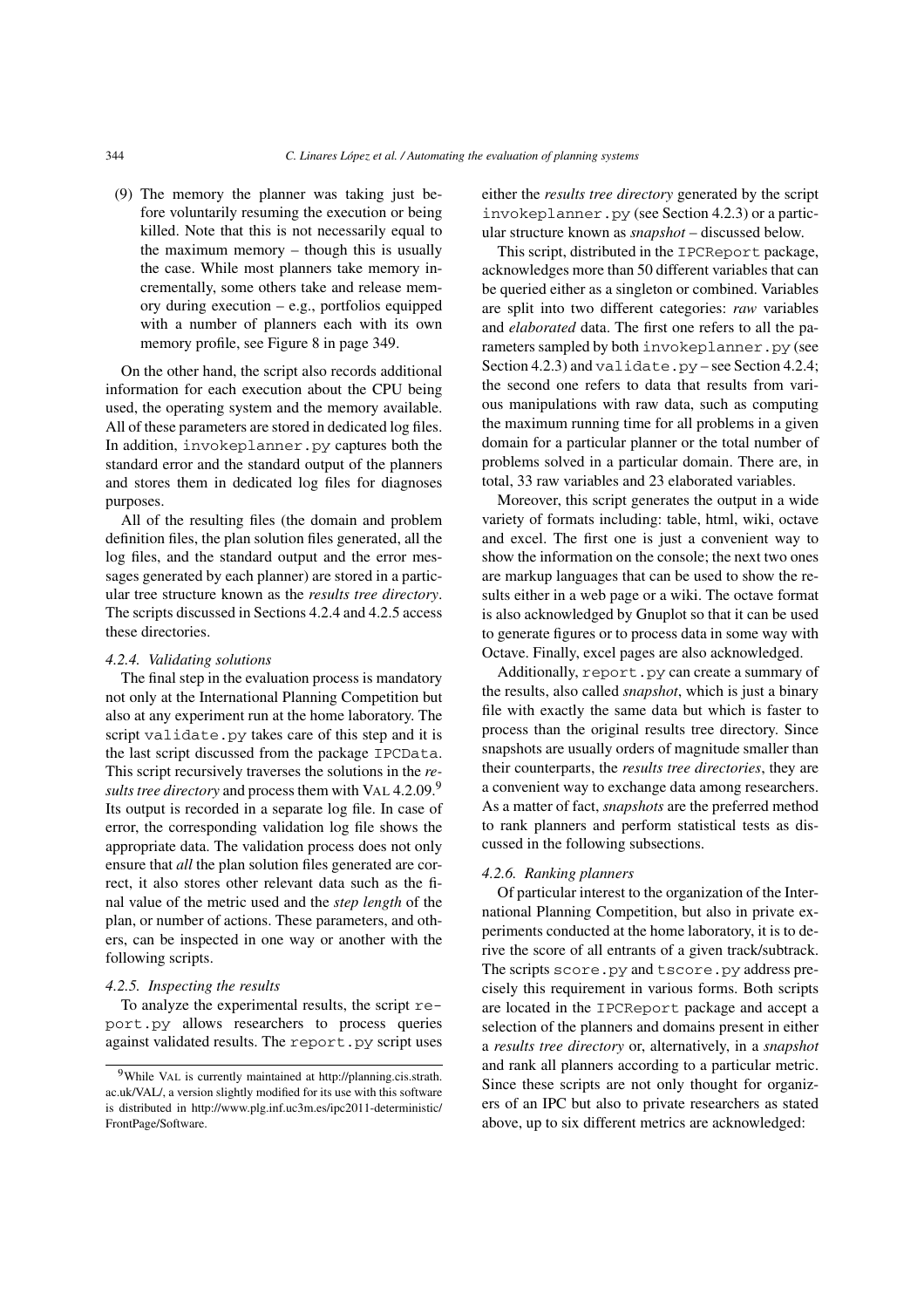- (1) *quality*, this is the official metric of both the sixth and seventh IPCs. It computes for each problem a score which equals  $\frac{C^*}{C}$  where  $C^*$  is the cost of the best known plan for a particular problem and  $C$  stands for the cost of the plan produced by the planner being evaluated.<sup>10</sup> As explained in Section 3.3, the computation of  $C^*$  is performed with regard to *known* solutions instead of the *optimal* one. If the planner found no solution the quality score is set to zero;
- (2) *coverage*, this score function awards one point to every planner that solves the current task and zero otherwise. This is the function used to rank planners in the sequential optimal track;
- (3)  $time_0$ , it computes the score of a planner for a given task as the quotient  $\frac{T^*}{T}$  where  $T^*$  is the minimum time required by any planner to solve the task, and  $T$  is the time spent by the evaluated planner to solve the same planning task. All times below 1 second are considered to be exactly equal to 1 second to reduce emphasis on micro-level optimizations of any part of the planner. This was the official metric used to evaluate time performance at the learning track of the sixth International Planning Competition;
- (4) *time*1, this score function computes the score of a planner for a given task as the quotient  $\frac{1}{1+\log(T/T^*)}$  where  $T^*$  is the minimum time required by any planner to solve the task and  $T$  is the time it took this particular planner to solve the same planning task. Since differences in time are normally greater than in quality, logarithms are widely used for scaling time scores properly. Again, all times below 1 second are considered to be exactly equal to 1. This is the official metric to evaluate time performance at the learning track of the seventh International Planning Competition;
- (5) *time*2, this score function computes the score of a planner for a given task as the quotient  $\frac{\log(1+T^*)}{\log(1+T)}$ where  $T^*$  is the minimum time required by any planner to solve the same task and  $T$  is the time it took this particular planner to solve the same task. It is provided just as an alternative measure of time and it has never been officially used;

(6) *qt*, computes for each planner and task a tuple  $(Q, T)$  where  $Q$  stands for the quality of the best solution found by the same planner and  $T$  is the time (in seconds) it took for the planner to find it. Next, it awards each planner with a score that equals the number of tuples it pareto-dominates<sup>11</sup> for the same task. The main advantage of this metric is that it compares the performance of a planner with the performance of every other planner one by one instead of using the performance of the best one as reference.

Of course, there might be many other metrics and, as a matter of fact, an alternative measure previously suggested for ranking planners according to CPU time consists of assigning a score of 1.0 to a runtime of 1 s and a score of 0.0 for a runtime of 1800 s (or, alternatively, to the maximum allotted time), and interpolate logarithmically in between these two (e.g., [30]). This results in an *absolute time score* since the score of a planner does not depend on the score of other planners. However, this metric has not been implemented in the software described in this paper. In particular, time metrics have been implemented only because they were tried in previous competitions or because they might be found useful by some users.

These metrics are computed per planner and planning task and then summed up for all planners across the same track/subtrack. Next, all planners are ranked in decreasing order of score, the first one being the winner. Both scripts generate rank tables for all domains selected and an additional one with all the accumulated results. As it turned out with the script report.py, these scripts can generate these tables in the same formats. Additionally, score.py can generate the same tables in LATEX which, when being processed, provide the same information both textually and using color codes which are easier to interpret.

On the other hand, score.py acknowledges a last directive that explicitly sets up a time bound on the analysis – if not given, the time bound used for running the competition is used instead. When given, all the results generated after the specified threshold are discarded. This is useful for making analysis of the form: "*What if the competition would have been run in 15 minutes instead of 30?*". This ability is exploited by the script tscore.py which computes how the score of every selected planner evolves over time for all the planning tasks chosen. It just takes the particu-

<sup>10</sup>This assumes that plan quality can be measured in terms of a cost to minimize, such as total sum of action costs for classical sequential planning or makespan for temporal planning. For the netbenefit planning track of the sixth International Planning Competition, the formula was changed to  $\frac{Q}{Q^*}$ , where Q is the net benefit of the generated plan and  $Q^*$  is the net benefit of the best known plan.

 $11(Q, T)$  is said to Pareto-dominate  $(Q', T')$  if and only if  $Q \leq$  $Q'$  and  $T \leqslant T'$ .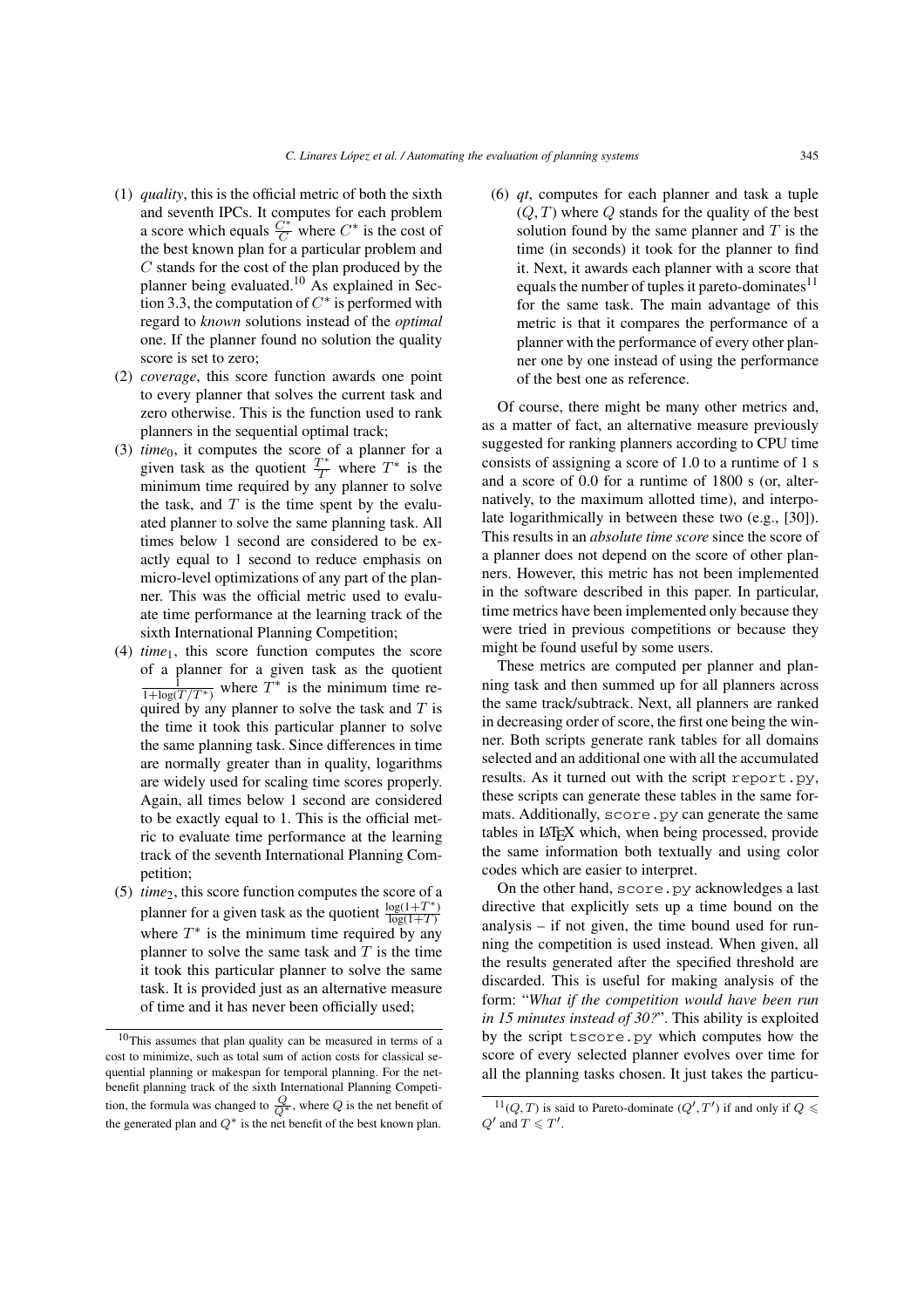lar time instants when any planner solved any task and updates the score (for any of the six metrics defined above) of all planners. Since this computation can be very lengthy it is also allowed to request the script to generate the tables for a particular number of time steps instead of all. In the end, the tables show the score of each planner per time step. This is useful for drawing conclusions about the performance of the entrants with regard to the time it takes them to solve problems and to answer questions such as: "*Do planner A always dominate planner B?*" or "*What planner should be chosen if the goal is to solve problems quickly?*"

These questions and others are considered for specific cases in Section 5.

# *4.2.7. Statistical tests*

One of the most important difficulties when evaluating planners with regard to a particular variable such as time or plan quality (and, in general, when comparing algorithms which are not guaranteed to terminate in a given horizon of time or to find solutions which are bounded by a factor) is that comparisons become harder if one algorithm does not consistently dominate the other. While the consideration of metrics as those described in the previous section provide an assessment of the global differences among planners, the significance and confidence of this assessment is unknown. In these cases, several approaches based on statistical tests have been suggested in different areas of Artificial Intelligence including Automated Planning.

The script test.py implements four different statistical tests. For a thorough discussion of the statistical tests mentioned here, the interested reader is referred to [8]. In all cases, the statistical tests report the p-values or the probability that the observed differences are real and not due to chance. When the p-value is less or equal than a given threshold, usually referred to as the *critical value*, the Null or Research Hypothesis is rejected and the Alternate Hypothesis is accepted instead with regard to the specific critical value chosen. Typical values of the level of risk are  $\alpha = 0.05, 0.01$ and 0.001 which stand for a probability of 95%, 99% and 99.9% respectively that any observed statistical difference will be real. Since parametrical statistical tests make questionable assumptions about the distribution of data and, also, most series are more likely to be relatively short (e.g., in the seventh International Planning Competition there were 20 planning tasks per domain so that most series have  $n = 20$  samples which is regarded in some texts as being borderline between a small and large set) three of them are nonparametric:

- (1) *Mann–Whitney U-test*. It compares two samples that are independent, or not related. It assesses the Alternate Hypothesis that one of two samples of independent observations tends to have larger values than the other. The test automatically corrects for ties and by default uses a continuity correction. The reported  $p$ -value is for a onetailed hypothesis, i.e., when information about whether one sample have larger values than the other is provided. To get the two-tailed  $p$ -value (i.e., when the Null Hypothesis is rejected if the test statistic is either too small or too large) the returned p-value has to be multiplied by two. This statistical test is the alternative of choice when comparing, for example, the performance of a planner with regard to problems in different domains since they are not necessarily related to each other.
- (2) *Wilcoxon signed rank test*. In contraposition to the previous test, the Wilcoxon signed rank test is a two-tailed nonparametric statistical procedure for comparing two samples that are paired, or related. It tests the Null Hypothesis that both samples come from the same distribution.

Typical uses of this statistical test include comparing the performance of two different planners with regard to the same set of planning instances since they are paired. These sort of studies serve to provide statistical evidence that one planner is superior to the other. As a matter of fact, it has been already used to compare the performances of planners with respect to speed and quality in the analysis of results of the third and fifth International Planning Competitions [12,22].

It has been also used in a number of experiments to determine whether a planner subsumes others [33].

(3) *Binomial test*. It is an exact two-tailed sign test used with dichotomous data. That is, when each individual in the sample is classified in one of two categories such as success or failure, or  $+$  and '−'. It provides statistical significance of the Null Hypothesis that both categories are equally likely to occur.

When comparing the performance of two planners, those cases where one planner performs better than the other are marked with  $+$  and with '−' otherwise. The p-value returned is the probability of obtaining as many positive marks as observed according to a Binomial distribution with  $p = 0.5$ .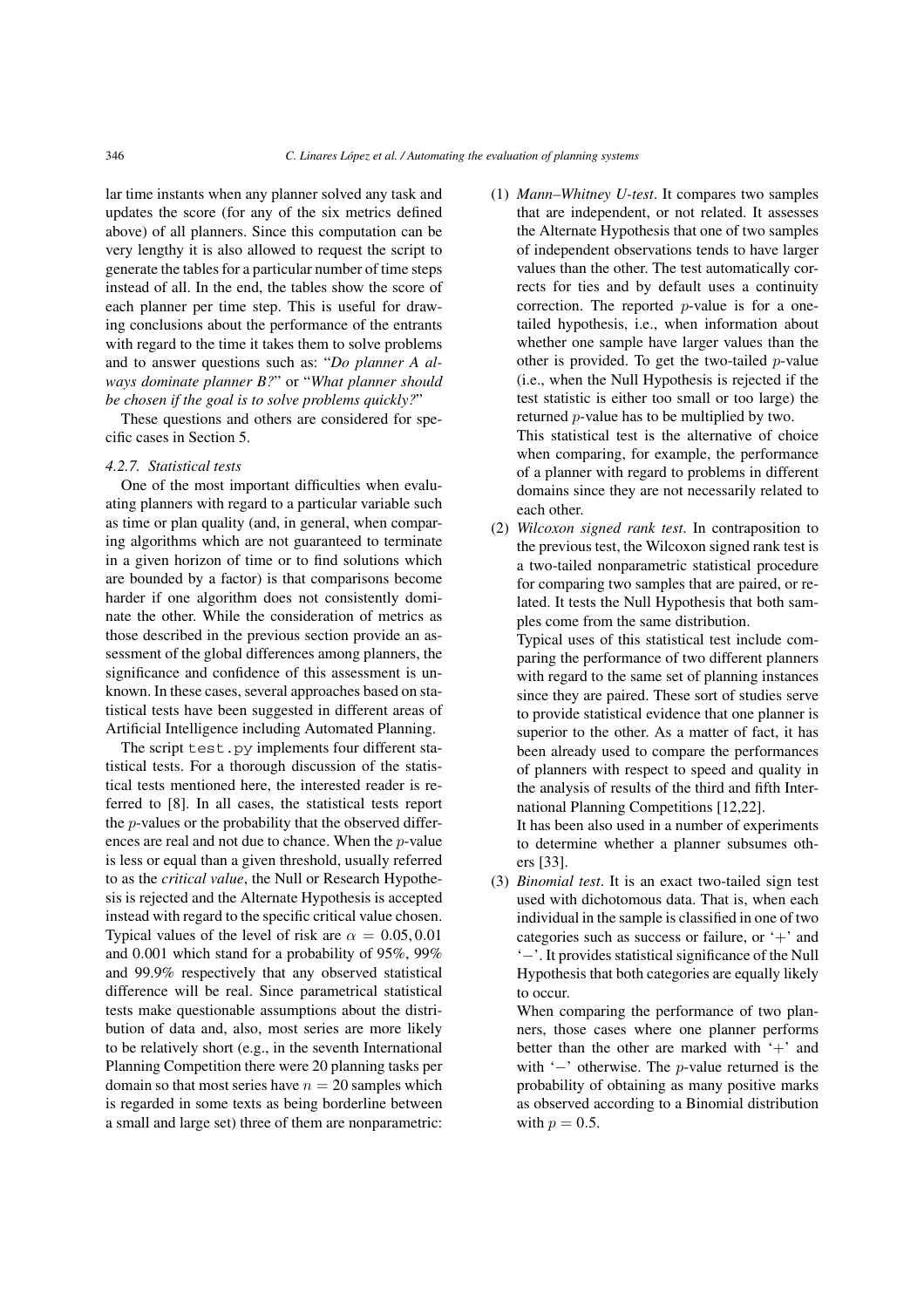This test was selected by Hoffmann and Nebel [15] to provide statistical evidence that their planner, FF, performed significantly better with some collections of enhancements than with others.

Also, because its popularity, a parametric test is provided as well:

(4) T*-test for the means of two independent samples*. It is the parametric equivalent test of the Wilcoxon signed rank test. This is a two-tailed test for the Null Hypothesis that two independent samples have identical average (expected) values.

One restriction of all of these tests, however, is that they just compare two series of data. Other tests such as, the Kolmogorov–Smirnov one-sample test to determine if a data sample meets acceptable levels of normality or the Friedmann or the Kruskal–Wallis H-tests to compare three or more samples, (either related or unrelated respectively), are not currently implemented. Instead, all these statistical tests perform pairwise comparisons of an arbitrary number of series and provide the p-value of each pair according to the selected statistical procedure.

The script test.py analyzes data retrieved by the script report.py – see Section 4.2.5. Therefore, it acknowledges the same parameters to select the series of data to work with. Given that some entries might be empty (so that they are invalid, such as the quality of an unsolved problem), two additional parameters are accepted: filter and matcher. The first directive can be used to select only those entries that match a particular variable – e.g., whether a particular planning task has been successfully solved or not, variable oksolved. The second directive is used to select how to create pairwise associations between two series of data. It currently accepts three different values: and requires that both samples have to match the filtering variable (e.g., that both samples correspond to planning tasks successfully solved in the previous example);<sup>12</sup> or rejects all entries where no sample matches the filtering variable (so that only those cases where both entries correspond to unsolved problems are rejected); finally, all accepts all pairs in spite of the filtering variable. If either all or or is specified, it is then possible to give a default value to the entries that do not match the given filter with the directive noentry. This is customary practice in those cases where one can assume a particular value, e.g., when comparing the performance on time of two planners it is typical to assign infinitely bad speed to those cases that are not solved in a particular timespan.

# **5. Practical cases**

In this section a number of practical cases are introduced to exemplify the usage of the software of IPC 2011. The particular commands issued for generating the following data are not shown and the interested reader is referred to the user's manual. They only cover a few features offered by the software and we encourage practitioners to refer to the software manual to get a full picture of all possibilities.

## *5.1. Inspecting the results*

As mentioned in Section 4.2.5, the script report.py handles two different types of variables: *raw* and *elaborated*. While raw variables refer to measurements of a particular planning task (such as the time allotted to solve it, timebound, or the time a planner spent to solve it or until being killed, runtime), elaborated ones refer to the result of some operation performed over raw variables – such as computing either the minimum or maximum runtime, minruntime and maxruntime, respectively. To illustrate how elaborated variables can be used, the first example examines the number of plans (variable numsolved) *versus* the number of *valid* plans (variable oknumsolved) generated in the sequential satisficing track of IPC 2011.

Figure 6 shows these numbers for all entrants. As it can be seen, it is not so uncommon for some planners to generate invalid plans. $13$  This clearly justifies the need to use an automated validator such as VAL. As a matter of fact, the disparity in the number of problems that are claimed to be solved and those that are effectively validated is as high as 13.6%. The same figures were computed for the other tracks and it was found that while this difference was very close to 0% in the sequential optimal track, it is 16.5% in the sequential multi-core track and finally as large as 40.1% in the temporal satisficing track.

As discussed in Section 3.3, fast planners can rely on anytime planning strategies to improve the quality of the generated plans. The second example con-

<sup>12</sup>These cases are typically known as *double hits*.

<sup>&</sup>lt;sup>13</sup>It should be highlighted that in a number of cases plans were considered invalid just because they did not conform to the syntax recognized by VAL.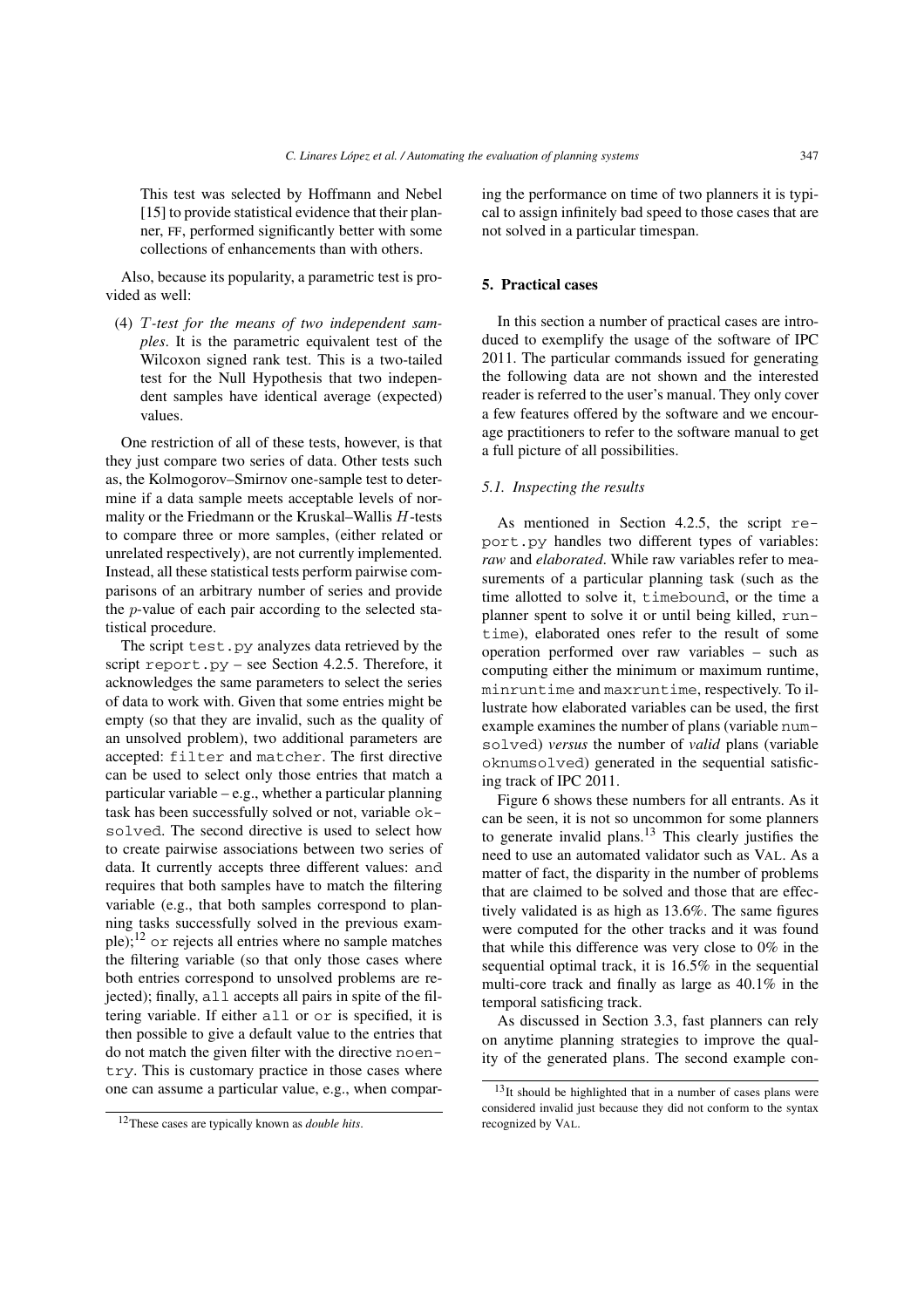

Fig. 6. Number of problems for which each planner of the sequential satisficing track generated at least one plan solution file (numsolved) and the number of them where all the plan solution files generated where valid (oknumsolved). (Colors are visible in the online version of the article; http://dx.doi.org/10.3233/AIC-130572.)



Fig. 7. Time (in seconds) when each solution file was generated and the value of the metric of the plans found by ARVANDHERD and AYAL-SOPLAN in problem 010 of the domain OPENSTACKS of the sequential multi-core track. (Colors are visible in the online version of the article; http://dx.doi.org/10.3233/AIC-130572.)

sists of examining how the cost of plans improves over time. Figure 7 shows the performance of planners AY-ALSOPLAN and ARVANDHERD (from the sequential multi-core track) in the problem 010 of the domain OPENSTACKS with regard to plan cost. The resulting plot makes it apparent that, at least in this particular problem, ARVANDHERD (the winner of the sequential multi-core track) improved its score faster leading to a better plan than AYALSOPLAN, declared as the runnerup of the same track.

While most planners take memory incrementally, portfolios are more likely to take it and release it as one planner is killed and the next one is invoked. For illustrative purposes, Fig. 8 shows the memory profile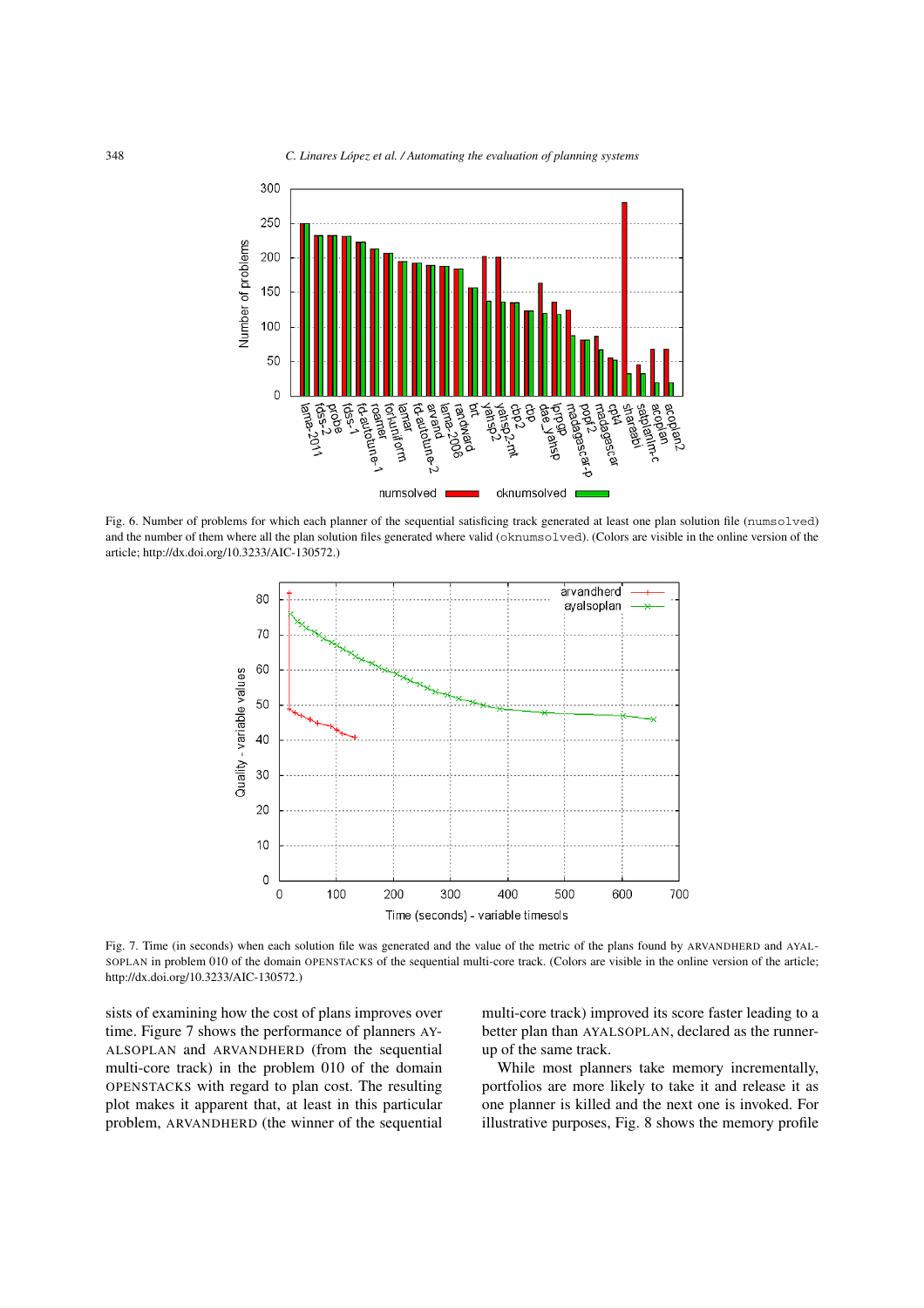

Fig. 8. Memory profile of the portfolio Fast-Downward Stone-Soup 2 in problems 007 and 014 of the domain WOODWORKING of the sequential optimal track. (Colors are visible in the online version of the article; http://dx.doi.org/10.3233/AIC-130572.)

(in Megabytes) of the portfolio FDSS-2 (from the sequential optimal track) in problems 007 and 014 of the domain WOODWORKING.

## *5.2. Ranking planners*

Undoubtedly, the selection of a metric to compare planners can affect the results in one way or another so that even the best planners according to one particular metric might not be as good when using a different one.

In this subsection, planners are ranked according to different metrics and with different time bounds so that conclusions about their robustness can be drawn. It should be noted however that all entrants of IPC 2011 were aware that the official metric to use was *quality* (see Section 4.2.6) and that the time bound was 1800 seconds so that the following conclusions shall be taken with caution: if the adopted metric and time bounds would have been different, a good number of planners would have probably followed a different strategy.

In the following example, the script score.py is used to compute the score of all planners in the temporal satisficing track with regard to the following metrics discussed in Section 4.2.6: *quality*, *solutions*, *time2* and *qt*. Figure 9 shows the result of the differences in score for all planners (but SHARAABI and TLP-GP which solved no problem) with regard to the four metrics mentioned above.

From the preceding figure, a number of conclusions can be drawn. First, all planners seem to be split into two groups: on one hand, DAE\_YAHSP, YAHSP2, YAHSP2-MT and POPF2; on the other hand, CPT4 and LMTD. The last two planners perform worse across all metrics. Second, it is clear that the planner DAE\_YAHSP was the most benefited from the selection of the metric since that is the only case where it ranks first. On the other hand, YAHSP2 is the worst affected by the selection of the metric *quality* since it performs better ranking always second instead of fourth under all the other metrics.

In the last example, only the metric *quality* is considered but tscore.py is used to compute how it evolves over time. For the sake of clarity only the first six planners of the sequential satisficing track were considered. Figure 10 shows the evolution of the metric *quality* over time (in log scale) of the planners LAMA-2011, FDSS-1, FDSS-2, FD-AUTOTUNE-1, FD-AUTOTUNE-2 and ROAMER. Note that the score does not necessarily grow monotonically. The reason is that since the best known solution is used instead of the optimal one (see discussion in Section 3.3), the scores of all planners are computed again every time a planner finds a solution. Thus, the score of all the others decrease if it improved the quality of the best solution found so far.

From the previous picture, it is easy to see that LAMA-2011 dominated all the others from the very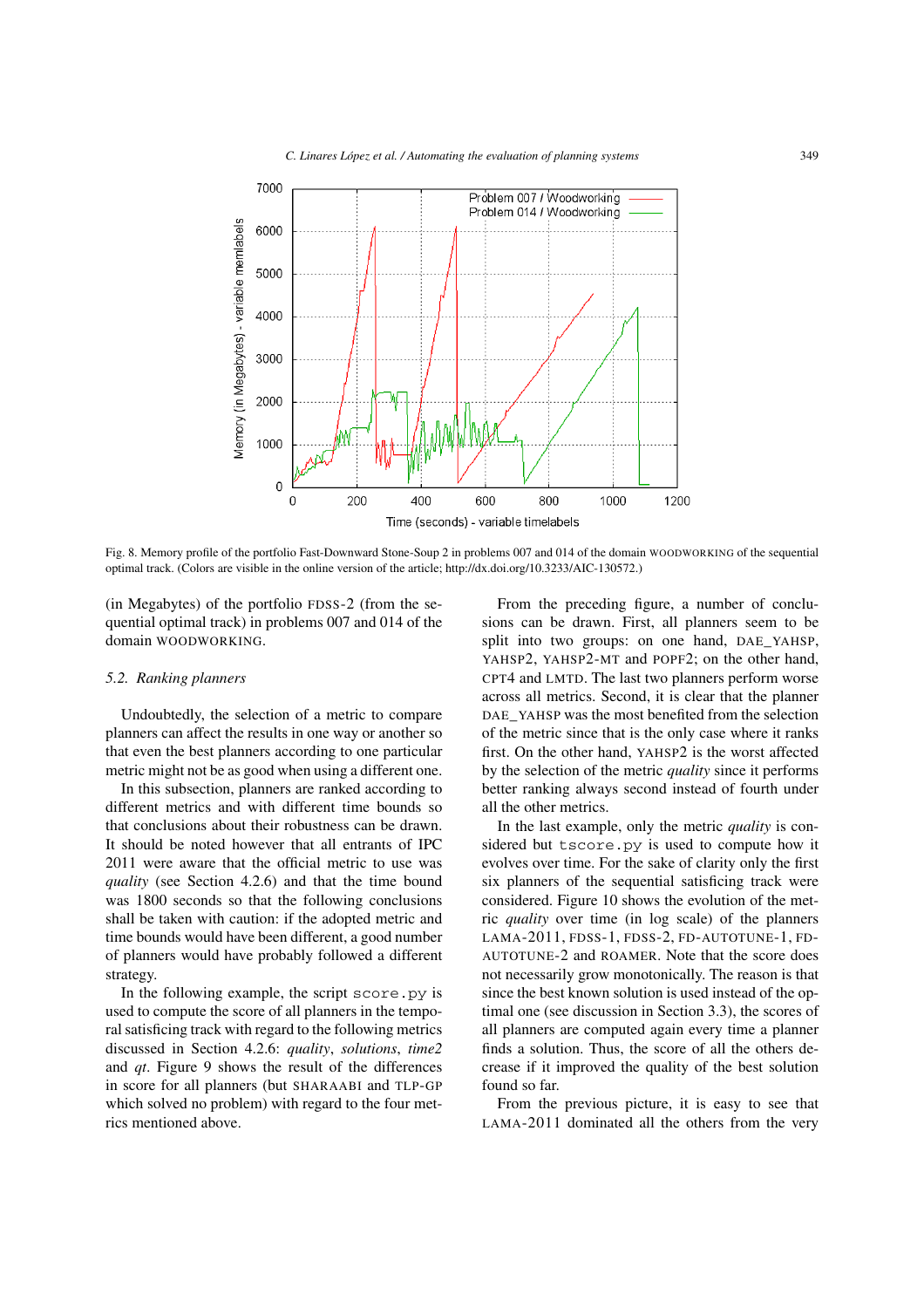

Fig. 9. Differences in ranking of all planners of the temporal satisficing track (but SHARAABI and TLP-GP) according to four different metrics: *quality*, *solutions*, *time*<sub>2</sub> and *qt*. (Colors are visible in the online version of the article; http://dx.doi.org/10.3233/AIC-130572.)



Fig. 10. Evolution of the metric *quality* over time for the first six planners of the sequential satisficing track of the seventh International Planning Competition. (Colors are visible in the online version of the article; http://dx.doi.org/10.3233/AIC-130572.)

beginning so that it is not affected at all (for this particular metric) by the time horizon chosen and would have been declared the winner the same for any time span – up to 1800 seconds. In contraposition to this observation, ROAMER and FD-AUTOTUNE-1 are affected by the time horizon chosen: ROAMER progresses faster than the other planners and it is observed that its performance worsens only at the end of the time horizon; on the other hand, FD-AUTOTUNE-1 seems to be as good or better than FDSS-1 and FDSS-2 but at the end where it is surpassed by both variants of FDSS.

## **6. Related work**

The organizers of the IPC 2008 already considered the development of software for automating the eval-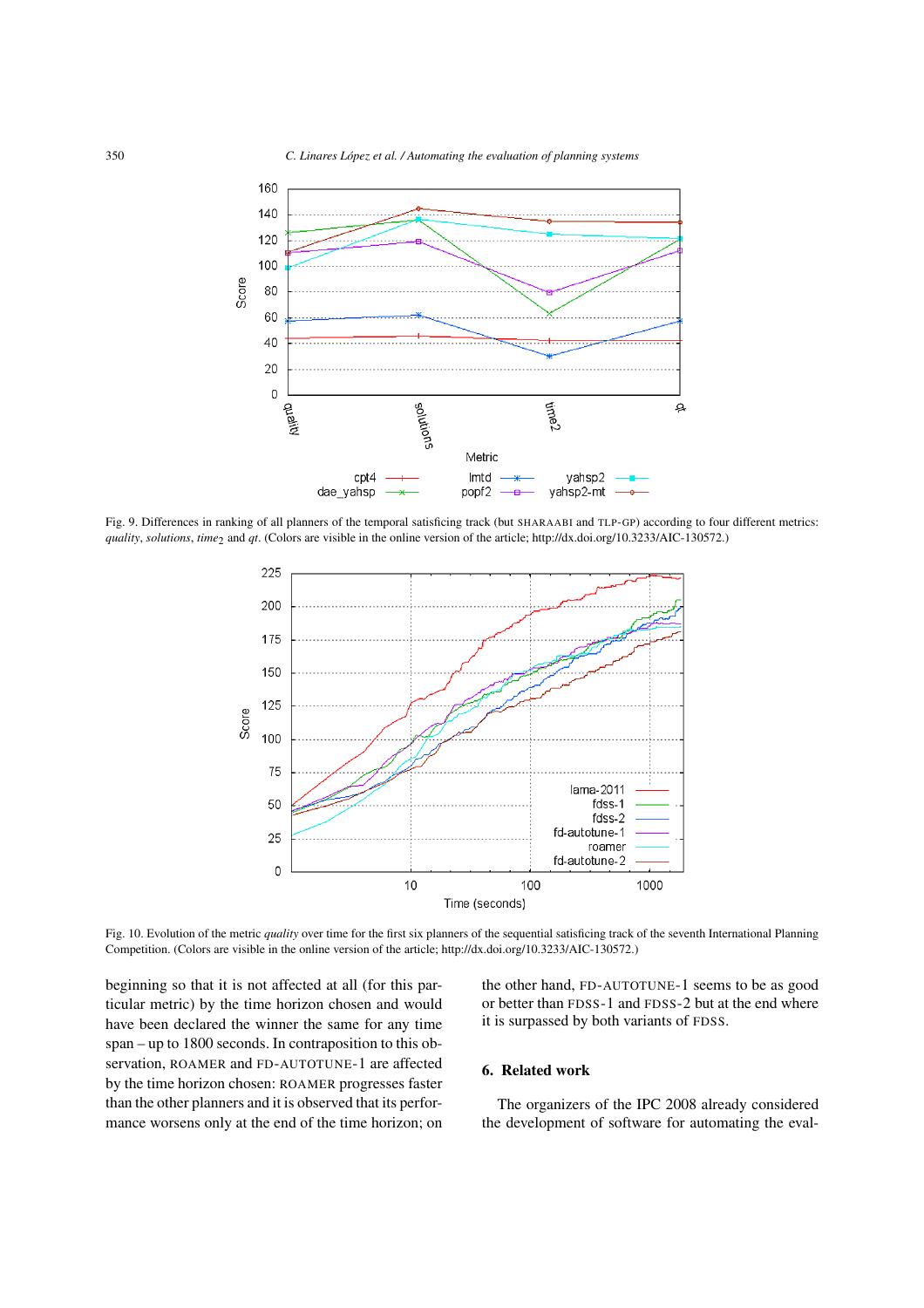uation of planners. The software of the IPC 2011 followed the architecture devised at that time and extended its functionality in various ways. Additionally, it introduces a brand new component for helping researchers to inspect and analyze the results of the experiments. This component allows researchers to create summaries of the evaluation results, to perform queries on more than fifty different variables, to process them to compute different performance scores, to explore the evolution of these scores over time, to generate reports for all those data in different formats and even to apply statistical tests to the data generated.

The idea of creating software for automating and standardizing evaluation tasks have also been explored in other areas of Artificial Intelligence. The SAT community created SatEx [34], a web site devoted to SAT experimentation. Given a set of SAT solvers and a set of SAT benchmarks, SatEx generated results synthesis as well as detailed explorations of the experimental results. In addition, SatEx provided webpresentation of results and online answering of user queries. The reinforcement-learning (RL) community developed RL-GLUE [36], a piece of software for standardizing the evaluation in RL experiments. The software implemented a graphic interface that illustrated the progress of the different RL algorithms in different environments and allowed working with several languages and computing platforms using network socket communications. RL-GLUE has been used to run the RL International competition.<sup>14</sup>

There are also recent efforts to create abstracted software for assisting in the automatic evaluation of solvers of different nature.  $STATEXEC$ <sup>15</sup> is a cross community logic solving service written in Java under development at the University of Iowa. LAB<sup>16</sup> is a Python package for conducting and analyzing experiments that run on a single machine or a computer cluster. LAB can also be used in combination with the DOWNWARD package to run experiments and create custom reports for the Fast Downward planning system [13].

Finally, there is extensive previous work on defining methodologies and collecting good practices for the experimental evaluation of algorithms, several relevant examples are [18,25,29]. During the design of this software we have adapted the general recommendations that were applicable to the particular evaluation of planners.

# **7. Future work**

In a survey conducted among the scientific community of Automated Planning in October 2011, 40% of those polled asserted that the software described here already meets their demands. While the remaining 60% replied that it is okay, they consider that it should be improved. In the same survey, among the people that already tried the software of the IPC 2011 at that time, 42.9% used it to download the benchmarking planning tasks; another 42.9% used it to conduct private experiments and to produce informative reports of the performance of their planners. On the other hand, more than 87.5% considered that it already performs either well or very well for: checking out domains and problems, downloading and building planners, automating all the experimentation process, inspecting the resulting data and generating informative reports of different purposes.

From this feedback, it is understood that future work should still undergo the current development though the current functionality looks promising to a large number of researchers. In this sense, a number of future developments to extend its functionality are identified:

- Developing a web interface. More than 70% of the survey responses suggested to develop a web site that would allow the access to this software in the backend. This is almost straightforward for a number of functionalities including: the reporting tools (that can be used to generate reports on the fly after fulfilling a form) or showing the details of any planning task stored in a repository accessible from the web site.
- Extending the software to support different planning representation languages. Currently, the software of the seventh International Planning Competition deals only with planning tasks described in PDDL. However, it has been devised to get beyond the IPC so that supporting other representation languages, such as NDDL [3], would be very welcome as well.

On the other hand, a typical practice in previous IPCs was to provide different definitions of the various planning tasks selected for the evaluation. However, from the sixth International Planning Competition it was decided to provide only a single definition, mostly based on STRIPS and, optionally, with fluents – both for the sequential and temporal tracks in the deterministic part as well

<sup>14</sup>See http://www.rl-competition.org/.

<sup>15</sup>See http://www.starexec.org/.

<sup>16</sup>See https://lab.readthedocs.org/.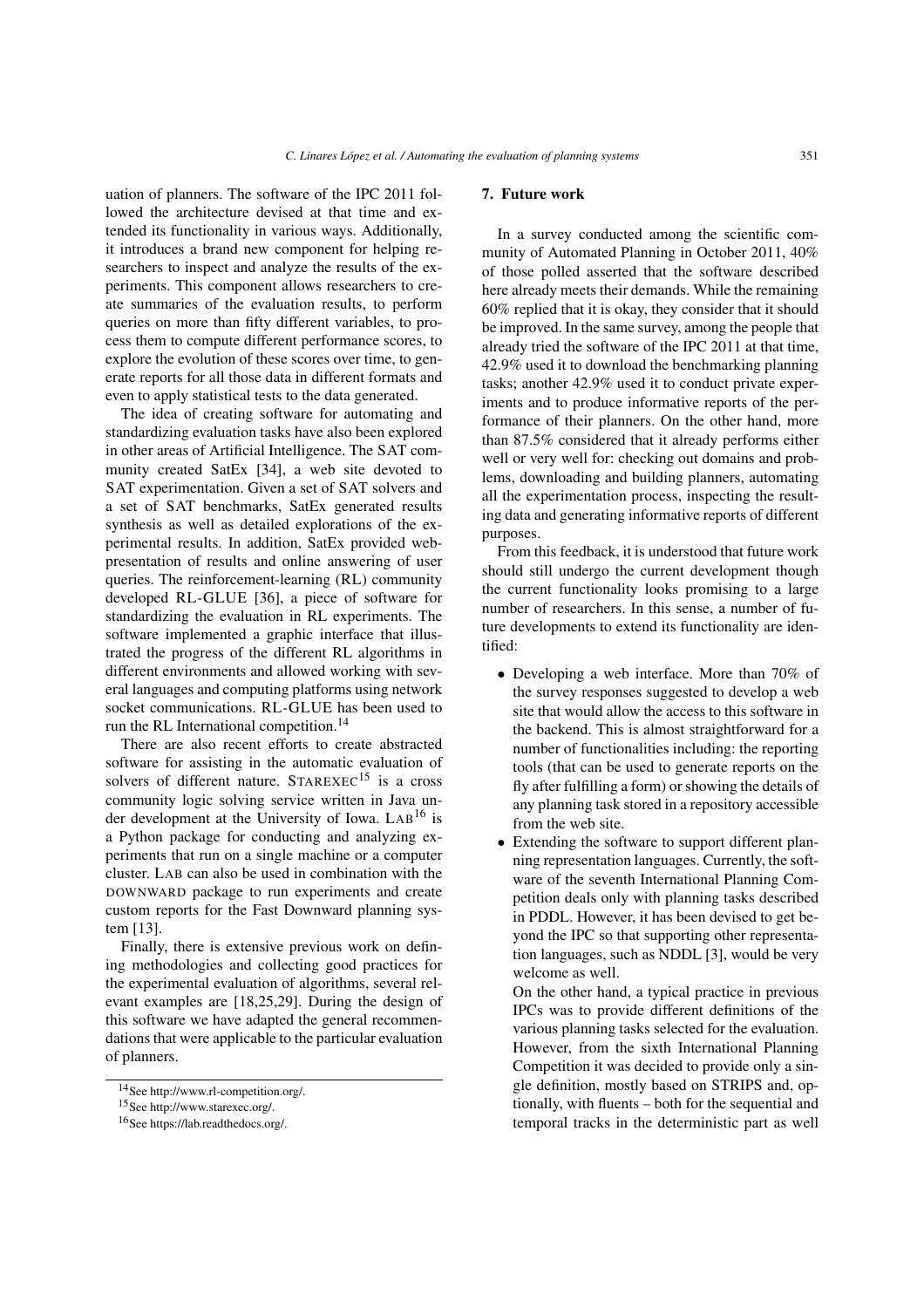as in the learning track.17 Nevertheless, in order to ease comparisons it would be good also to allow designers of benchmarks to provide different definitions.

- Investigating how to reuse past evaluation results – so that for example progress among IPCs can be measured more reliably. A potential solution would be using virtual machines. One advantage of this approach is that virtual machines can be frozen (e.g., with all the third-party software needed for the compilation of planners) and shared among researchers so that different experiments can be conducted with regard to the same hardware configuration. However, the performance of virtual machines can be dependent on the performance of the hardware configuration of the native host.
- Providing a well-defined API to develop additional functionality. In its current form, every script described herein is structured through a dispatcher that provides the same functionality offered through the command line so that other scripts can invoke them directly. However, there is currently no documentation and a Programmer's Guide should be elaborated.
- Regarding the statistical tests an obvious extension consists of adding new statistical tests as those mentioned in Section 4.2.7, especially the Kolmogorov–Smirnov one-sample test since providing statistical significance that a particular sample follows a normal distribution allows a wide range of statistical tools to be applied. However, it seems more useful to provide additional information such as *confidence intervals* for the selected samples or to consider a measure of the strength such as the *effect size*.
- Finally, the reporting tools serve only to retrieve data generated by either invokeplanner.py or validate.py. However, it is desirable to allow programmers to add *plug-ins* to their planners so that additional data such as the number of expansions, the progress of the heuristic function and other information could be recognized by the reporting tools as well. In the same vain, all the metrics discussed in Section 4.2.6 are handcoded. While modifying them or adding new ones is a rather simple procedure, it requires some pro-

gramming skills. It is thus desirable to provide means to users to add new definitions of metrics that would be automatically acknowledged by the scripts score.py and tscore.py.

An important remark is that the reporting tools are not as flexible as one might desire. A solution to this problem would be using a database so that information other than the variables implemented there would be accessible. Finally, because using this software through a command-line can be cumbersome to some people, a Graphical User Interface could be developed to ease its usage.

# **8. Conclusions**

We have described the general problem of assessing the performance of planners and have examined also the engineering challenges associated to its automation. The presented software sets up a framework for automating the evaluation of planning systems to a large extent while providing tools for addressing most of the scientific considerations that are typically raised in this context. The software binds together other pieces built in past International Planning Competitions, more remarkably the automatic validation tool, VAL, and a large body of software created for automating the sixth International Planning Competition.

Since November 1st, the software web pages have received more than three hundred visits. In the aforementioned survey conducted among the scientific community it turned out that 80% assured they will give this software a try, and 50% replied that standardizing tools is a good idea with an additional 47.2% considering it to be a must. These facts, when taken altogether, make us believe that releasing the competition software may increase the participation and transparency of future International Planning Competitions while it can significantly enhance private experimentations.

In addition, more than 50% of those polled fully agree with the consideration that this software improves reproducibility, exhaustiveness, and reliability. In the end, it is expected that the software of the seventh International Planning Competition allows researchers to complete an empirical evaluation of planners with the following benefits:

• *Objectivity*. Different researchers can use the same software to rank planners according to different criteria, already implemented. The soft-

<sup>17</sup>Still, in the sixth International Planning Competition, an alternative definition based in ADL was provided in a few domains in some tracks.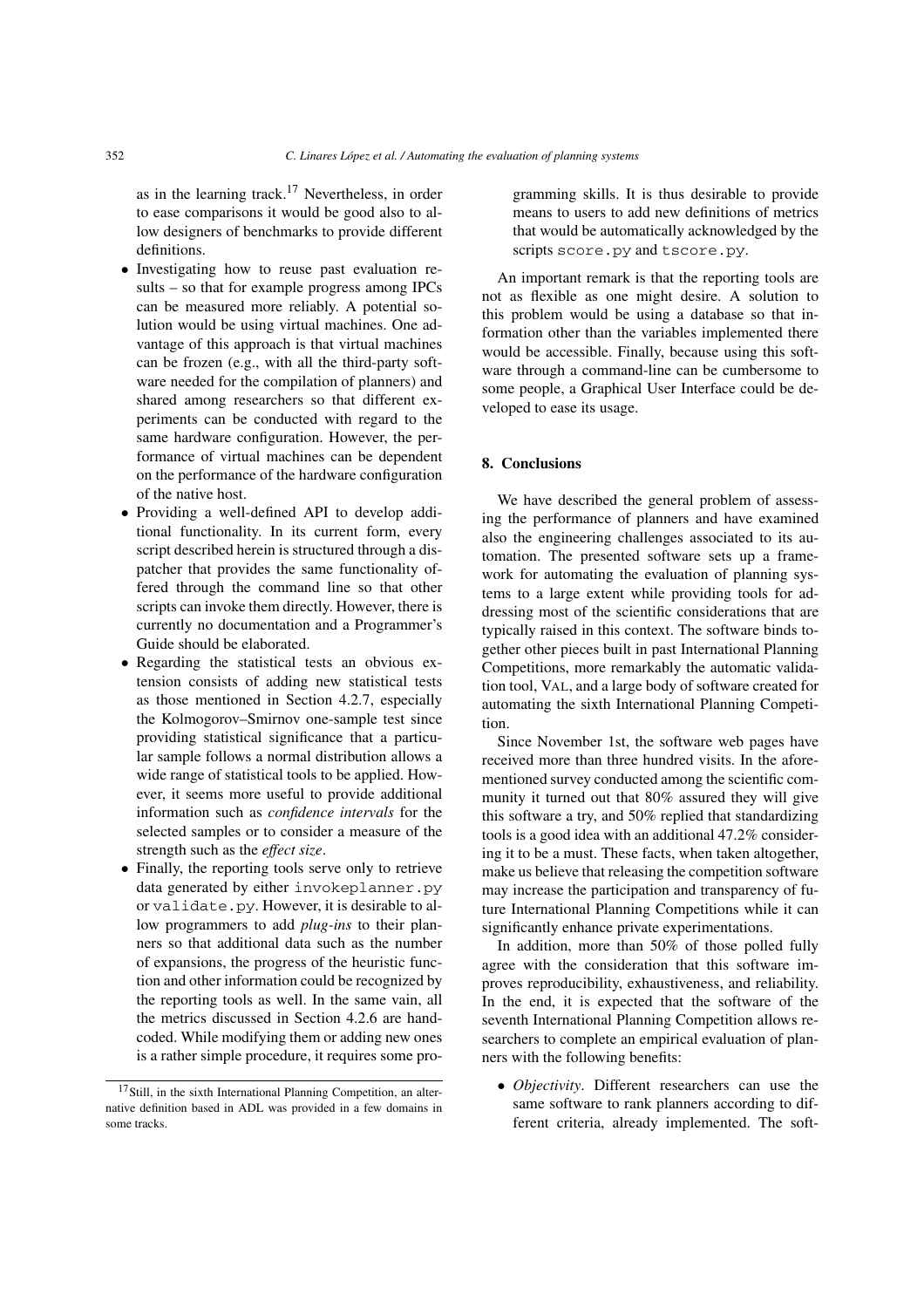ware also allows researchers to automatically validate a set of experimental results using the same validation tool, VAL. Extensions to these criteria, the validation process or other parts of the same software are immediately available to the whole community since the latest version is always fully available under the terms of the GNU General Public License version 3.

- *Exhaustiveness*. One can create a private svn repository that extends the set of planners, domains and/or problems used in the IPC 2011. Snapshots with the results of particular experiments can be shared among researchers and even the current svn can be extended with new results. The software also provides additional tools to allow everyone to examine the available data under different perspectives.
- *Comparability*. The source code of all the entrants of the IPC 2011 together with the domains and problems used for the evaluation are permanently stored in an svn repository that is publicly available. Thus, easing the process of running experiments with regard to the same set of planning tasks used in the last International Planning Competition. The software stores all the results that can be checked up to compare performance with new planners.

The same principle applies to private repositories: researchers performing experiments with this software can make their results publicly available allowing others to access even far more data than the amount that would typically fit in a scientific communication such as a conference or journal.

- *Reproducibility*. The software of the IPC 2011 automatically generates a number of logs with detailed information about the environmental conditions (such as the hardware details), the building process of each planner selected (resulting in a large body of information about software details) and the time and memory bounds used for performing the experiments, among other details.
- *Reliability*. Finally, the software is easy to install and it has no particular requirements allowing more people to examine planners, planning tasks and results so that errors of different nature are easier to catch.

All in all, it is expected that releasing the software of the competition: first, allow future competitors to test their software in an important number of domains and problems before submitting it to other IPCs; second, encourage practitioners to make more extensive

experimentation when needed in preparation of their research; finally, allows them to make fairer comparisons among the results of different planning systems.

# **Acknowledgements**

The design and implementation of the ideas behind the software of the seventh International Planning Competition benefited from a number of people and organizations who contributed in different ways.

We do want to explicitly express our gratitude to Derek Long for his assistance and support with the automated validation tool, VAL.

Also, to the people that tried previous versions of the software and provided comments to either extend the functionality of the software or to fix bugs of different nature. Among them, Emil Keyder, Jendrik Seipp and Ángel García Olaya.

Very importantly as well, to the IPC council for providing extensive comments and offering a lot of helpful suggestions.

Finally, we have to acknowledge the sponsorship of Decide Soluciones, iActive, the University Carlos III de Madrid and ICAPS. The hardware platform that was primarily used for developing and testing the software was funded by Spanish Science Ministry under project MICIIN TIN2008-06701-C03-03. Additionally, this development has been also partially supported by project TIN2011-27652-C03-02.

# **References**

- [1] A. Albore, H. Palacios and H. Geffner, A translation-based approach to contingent planning, in: *Proceedings of the Twenty-First International Joint Conference on Artificial Intelligence (IJCAI-09)*, Pasadena, CA, USA, 2009, pp. 1623–1628.
- [2] F. Bacchus, AIPS 2000 planning competition: The fifth international conference on artificial intelligence planning and scheduling systems, *AI Magazine* **22**(3) (2001), 47–56.
- [3] T. Bedrax-Weiss, C. McGann, A. Bachmann, W. Edgington and M. Iatauro, EUROPA2: User and contributor guide. Technical report, NASA AMES Research Center, Moffett Field, CA, USA, 2005.
- [4] B. Bonet and H. Geffner, Planning as heuristic search, *Artificial Intelligence* **129**(1,2) (2001), 5–33.
- [5] B. Bonet and H. Geffner, Faster heuristic search algorithms for planning with uncertainty and full feedback, in: *Proceedings of the Eighteenth International Joint Conference on Artificial Intelligence (IJCAI-03)*, Acapulco, Mexico, 2003, pp. 1233–1238.